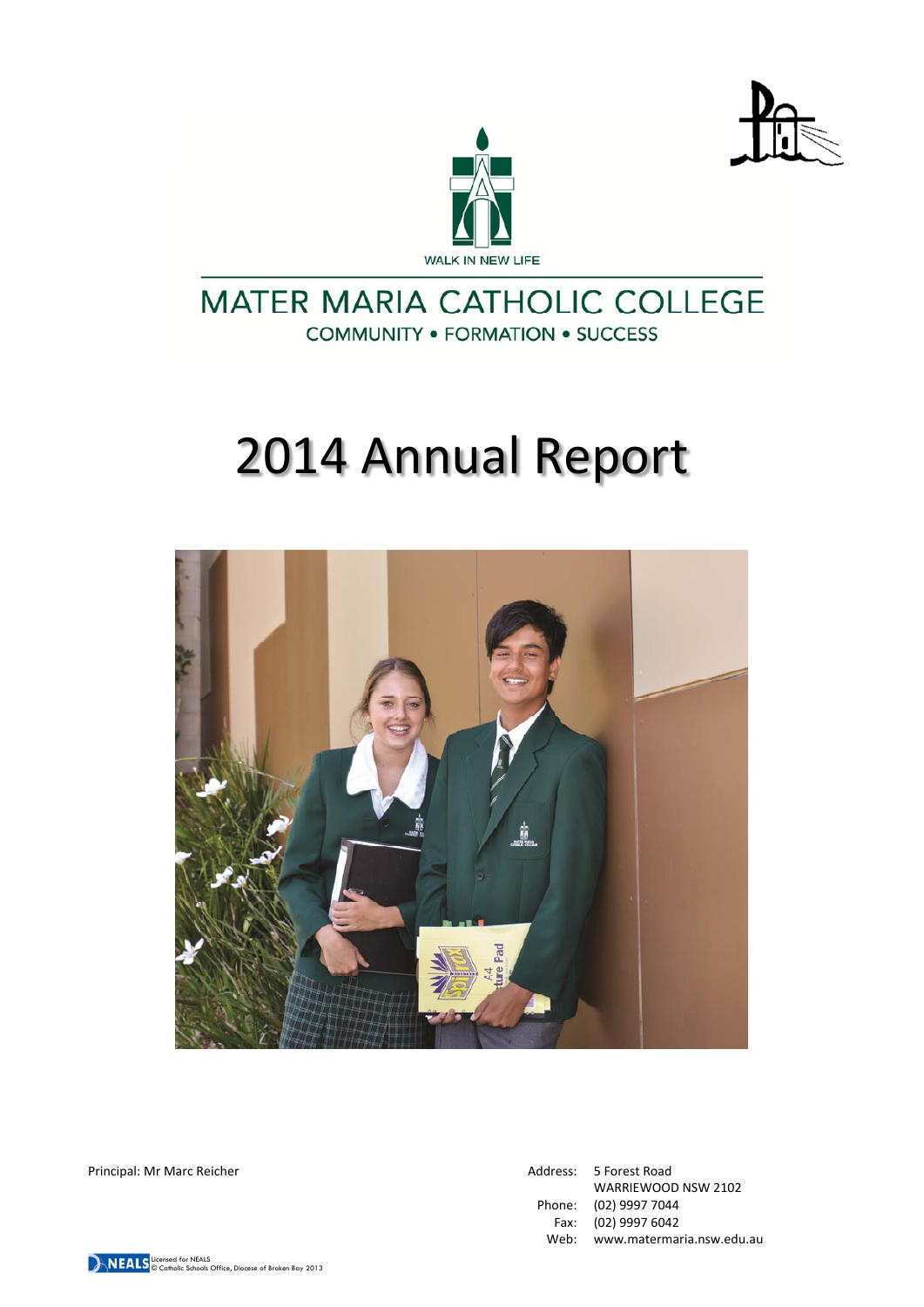# **ABOUT THIS REPORT**

Mater Maria Catholic College (the 'School') is registered by the NSW Board of Studies, Teaching and Educational Standards (BOSTES) and managed by the Catholic Schools Office (CSO), Diocese of Broken Bay. The CSO as the 'approved authority' for the diocesan registration system formed under Section 39 of the NSW Education Act (1990), is responsible for monitoring the compliance of member schools in the manner that has been approved by the Minister of Education.

The Annual School Report (the 'Report'), approved by the School's Consultant, demonstrates accountability to regulatory bodies and the CSO. Additionally, the Report complements and is supplementary to other forms of regular communication to the School community regarding initiatives, activities and programs which support the learning and wellbeing of its students.

The Report provides parents and the wider community with fair, reliable and objective information about educational and financial performance measures as well as School and system policies. This information includes summary contextual data, an overview of student performance in state and national assessments, a description of the achievement of priorities in the previous year and areas for improvement. Detailed information about the School's improvement journey is documented in the School Improvement Plan (SIP) which is developed, implemented and evaluated in consultation with key stakeholders.

Further information about the contents of this Report may be obtained by contacting the School directly or by visiting the School's website. [Information](http://www.myschool.edu.au/) can be also be obtained from the My School website.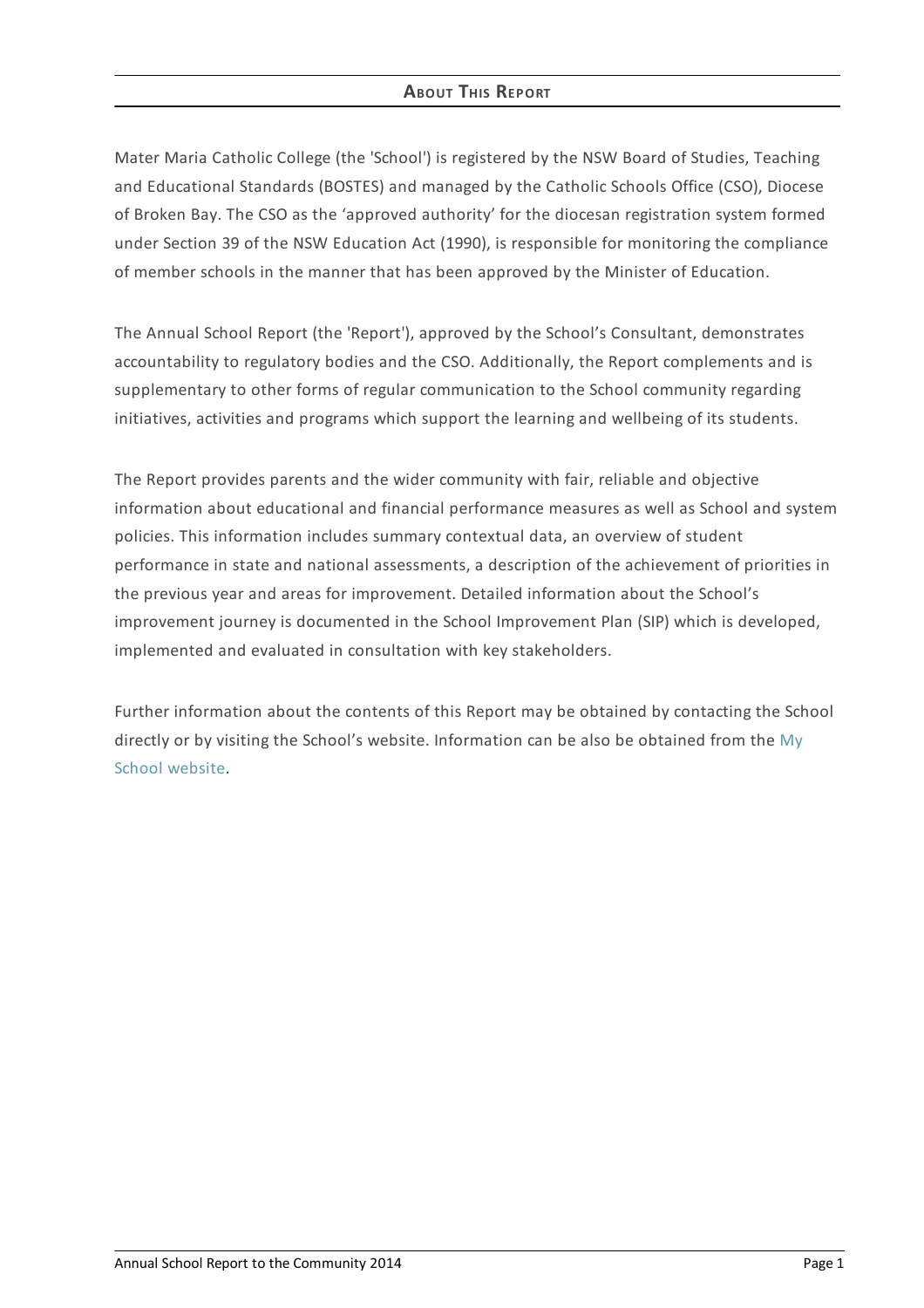#### **Principal's Message**

In 2014, each member of the College community was invited to be a custodian of the College value of Spirituality. In addition, with the Catholic Parish of Pittwater, students and staff focused on the Beatitudes as the chosen scriptural passage. The College introduced the School Improvement goal of developing EPIC (Engaged, Positive, Independent and Connected) Learners, in May the community celebrated its 52nd Anniversary Mass on the Feast of Mary Help of Christians and in late November our combined College and Catholic Parish of Pittwater house building trip took place in Cambodia. In December we acknowledged the achievement of students at our Annual Awards night with record numbers of students being presented our College Gold Award for sustained diligence and maintaining a positive attitude towards learning throughout the entire year.

#### **Parent Body Message**

The College Board is one of two advisory parent bodies committed to the mission of the College (the other being the Parents and Friends (P&F) Association). The College Board's role is to act as custodian of the spiritual journey of the College, its focus being the well-being of the whole of the College within the beliefs and values, teachings and traditions of the Church. In 2014, each member of the Mater Maria community was invited to be neighbour to the College value of Spirituality and deepen awareness that God is with us in all that we do. Additionally we assisted in recognising the means to increase and encourage parent engagement in their children's learning.

#### **Student Body Message**

During 2014 we have led the student body along with the College Prefects, House Captains and Student Representative Council. Each ministry of leadership; the Arts, Community, House, Liturgy, Social Justice, Sport and Stewardship has attempted to enrich their area of responsibility and make the College a better place. We are grateful to the teachers and support staff for all they have done for us over our time at Mater Maria and in particular during our Year 12 final year. We extend our best wishes to the younger students of the College and wish them well during their remaining years at Mater Maria.

#### **Parish Priest's Message**

There is much to celebrate at Mater Maria Catholic College and I believe the College continues to thrive as it opens its doors to all who seek a Catholic education. In 2014, with the Catholic Parish of Pittwater, students and staff focused on the Beatitudes as the chosen scriptural passage. In addition, the College value of Spirituality was embraced. Highlights of the year included the 52nd Anniversary Mass on the Feast of Mary Help of Christians and the combined College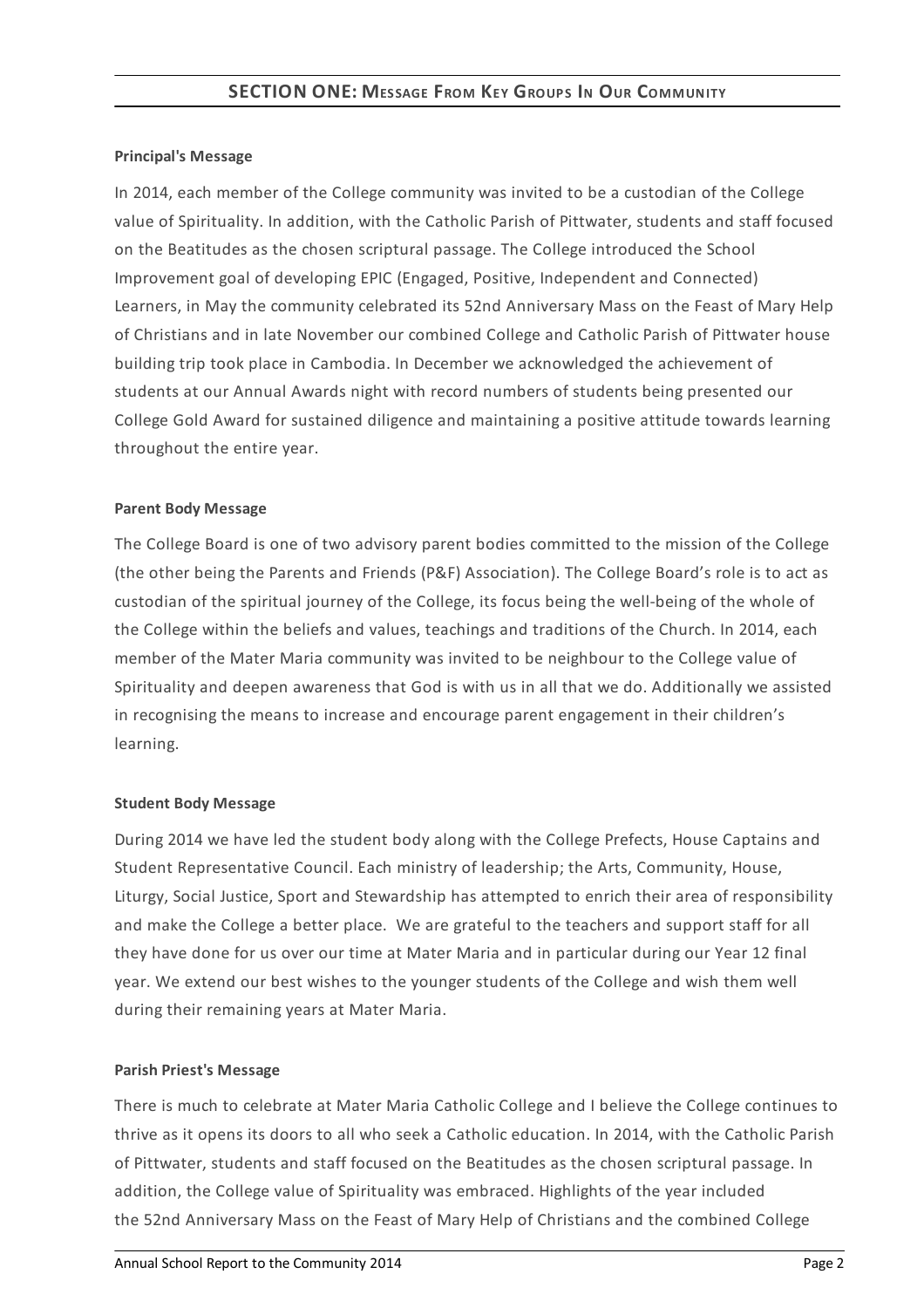and Catholic Parish of Pittwater house building trip to Cambodia. I hope the message of the Samaritan parable will continue to challenge each one of us and help to form young men and women of the peninsula in Catholic discipleship.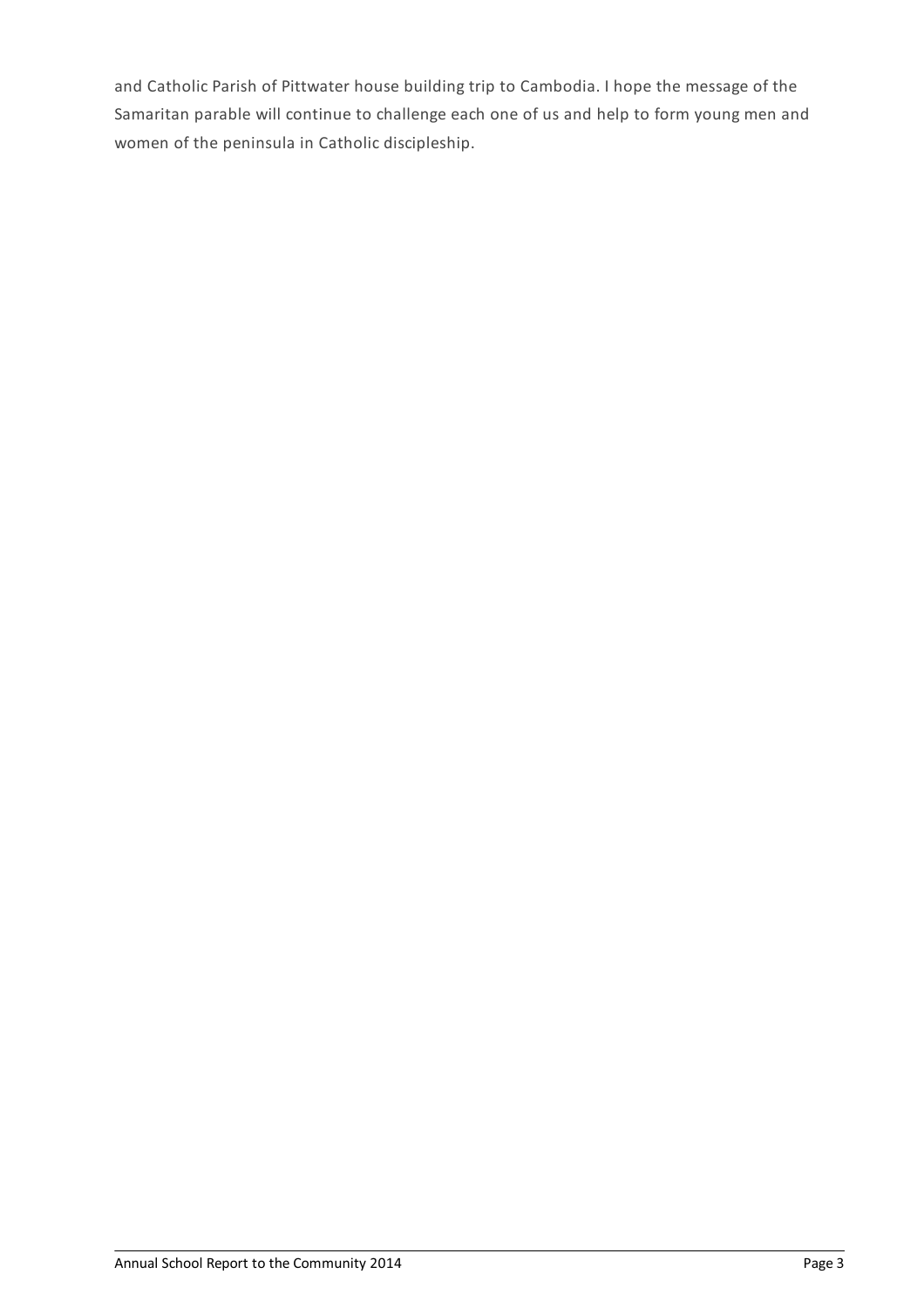#### **School Features**

Mater Maria Catholic College Warriewood, is a Catholic systemic secondary school.

At Mater Maria Catholic College, our co-educational community is focused on learning, positive support networks and an infinite array of opportunities grounded in our shared College values of Community, Hospitality, Justice, Spirituality and Stewardship. Each student is called to nurture curiosity, be globally focused and confident in all that they do.

Mater Maria Catholic College was founded by the Sisters of Good Samaritan, initially as a girls' school. From 1962 until 1990, twenty-five Good Samaritan Sisters served at the College. In 1979 the College became co-educational and in 1980 the Sisters donated the land of the College in perpetuity. Responsibility for the College was later handed to the Catholic Diocese of Broken Bay and in 1990 the first lay principal was appointed. The Sisters of the Good Samaritan's charism continues to have a strong influence over the life and mission of the College along with the surrounding parishes which remain important partners in the faith education offered at the College.

Blessed Mary, mother of Jesus, holds a cherished place in the heart of the community of Mater Maria and the College is protected by her in a special way. As the College's patron and guide, each member of the community is invited to join her as first disciple and to know the reality that God is with us in all that we do.

At Mater Maria, the facilities are modern and technologically equipped to offer each teacher engaging and creative ways for delivering the curriculum. All classrooms are digitally networked with IT, ceiling mounted projectors and audio systems. Specialised learning spaces exist for electronics, digital learning, drama, fitness, hospitality, languages, music, science, timber, textiles and visual arts. In addition students have the benefit of a performance and presentation theatre, the Byrne Theatre and the Marana Complex, our gymnasium and auditorium where whole College events and liturgies are celebrated. In the open air, the Slattery field, covered outdoor court and cricket nets provide training grounds and pitches for a number of sporting teams.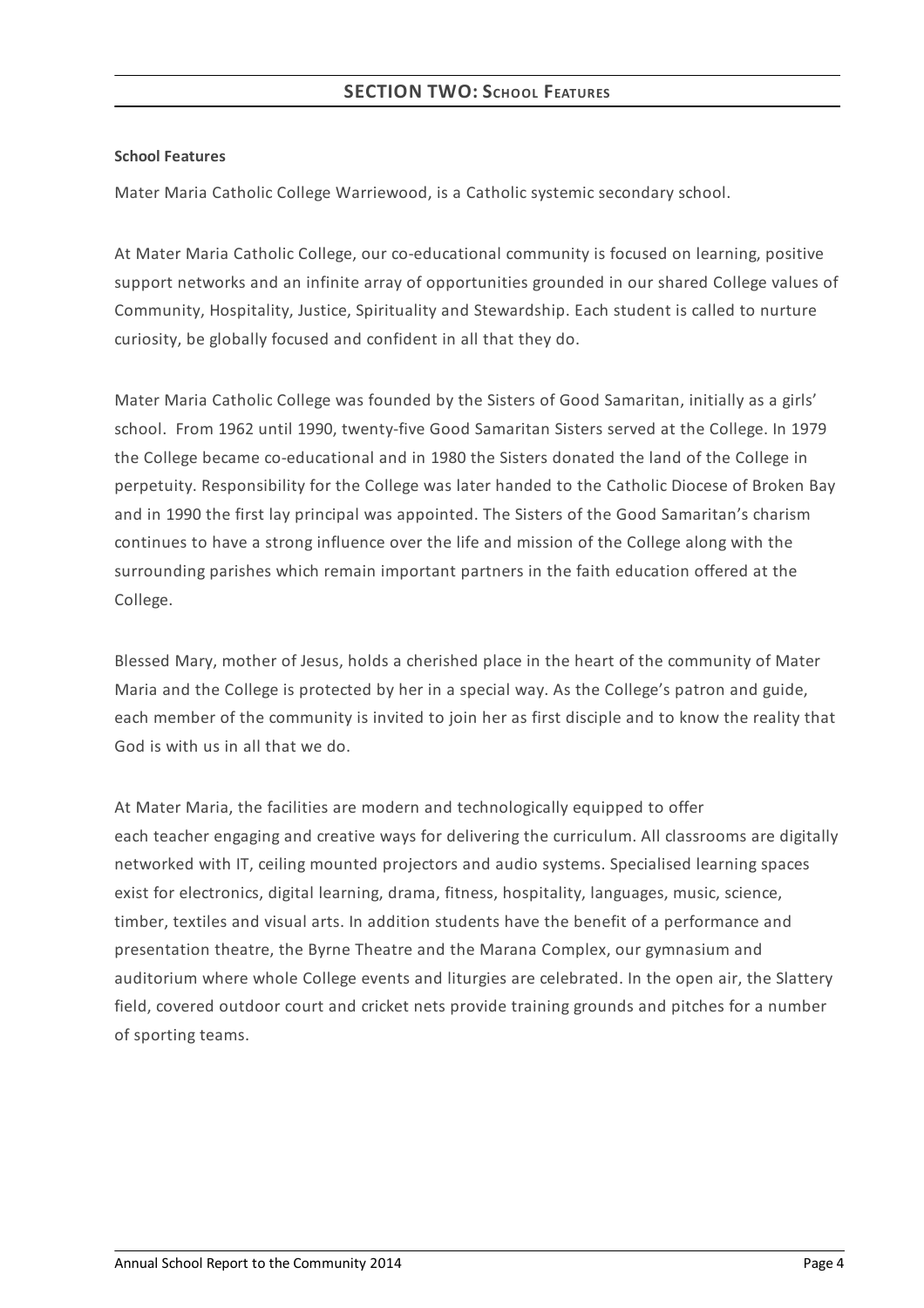#### **Student Enrolment**

Students attending the School come from a variety of backgrounds and nationalities. The following information describes the student profile for 2014. Additional information can be found on My School [website](http://www.myschool.edu.au/).

| <b>Girls</b> | <b>Boys</b> | LBOTE*                         | <b>Total Students</b> |
|--------------|-------------|--------------------------------|-----------------------|
| 485          | 446         | $\overline{\phantom{0}}$<br>ь. | 931                   |

\* Language Background Other than English

The current enrolment of students represents a steady increase of enrolment over the past ten years. The College is near capacity and the enrolment is expected to remain at this level. Enrolment applications close two years prior to the commencement date in the month of March.

#### **Enrolment Policy**

The School follows the *[Enrolment](https://www.csodbb.catholic.edu.au/about/dsp-collection.cfm?loadref=125) Policy for Diocesan Systemic Schools*. The policy encourages the local Catholic community, under the leadership of the parish priest and principal, to look upon the time of enrolment as a potential occasion for ongoing evangelisation. The policy calls upon parents to examine their present faith commitments, to develop their role as prime educators of their children in faith and to immerse themselves in the communal, liturgical, ministerial and service dimensions of the parish. Copies of this policy and other policies in this Report may be obtained from the CSO [website](https://www.csodbb.catholic.edu.au/index.cfm) or by contacting the CSO.

#### **Student Attendance Rates**

The average student attendance rate for the School in 2014 was 93.08 %. Attendance rates disaggregated by Year group are shown in the following table.

| <b>Attendance rates by Year group</b> |         |  |  |  |
|---------------------------------------|---------|--|--|--|
| Year 7                                | 94.40 % |  |  |  |
| Year 8                                | 94.10 % |  |  |  |
| Year 9                                | 92.20 % |  |  |  |
| Year 10                               | 91.60 % |  |  |  |
| Year 11                               | 93.10 % |  |  |  |
| Year 12                               | 93.08 % |  |  |  |

**Managing Student Non-Attendance**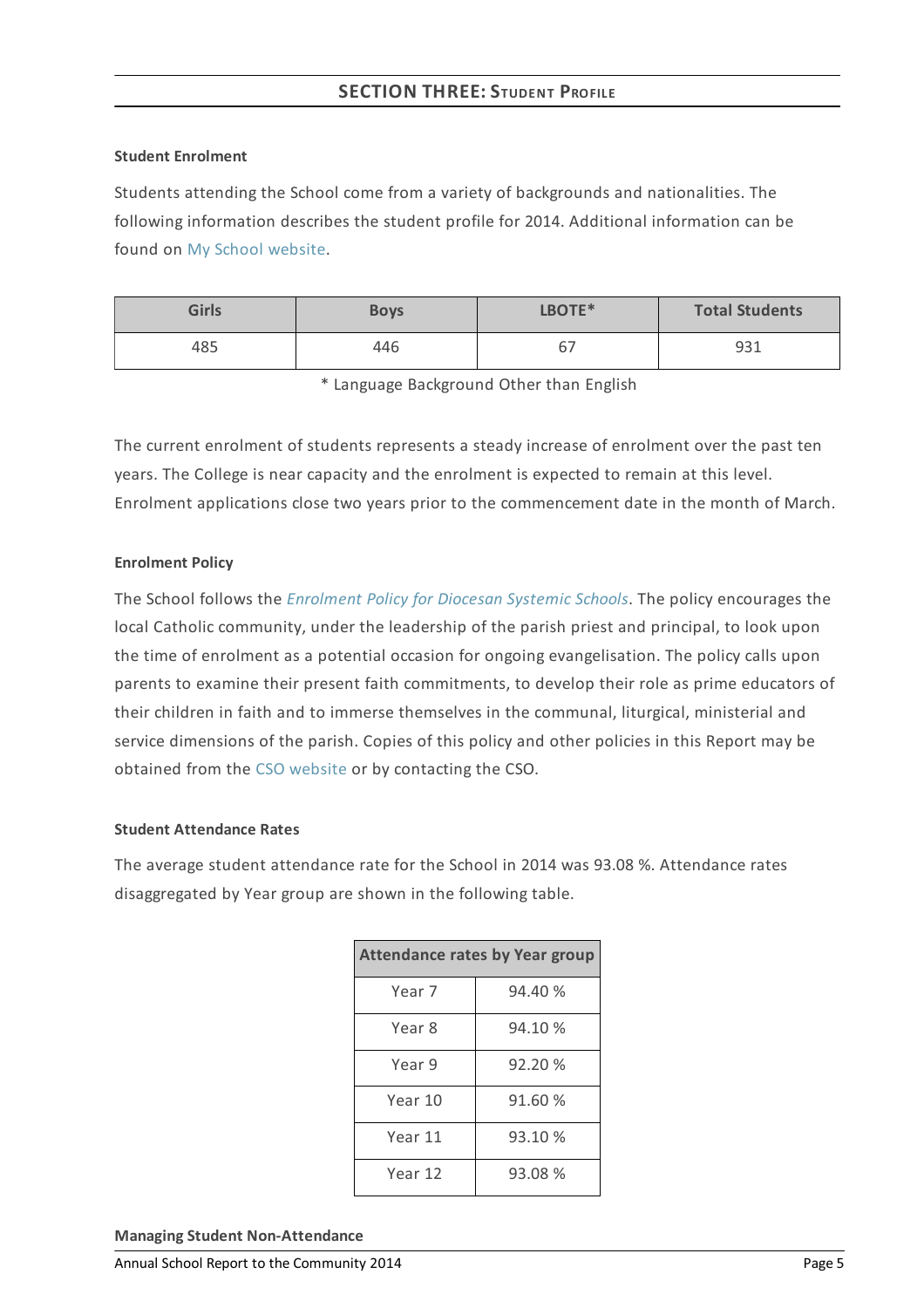In order for students to reach their full potential it is of paramount importance that they attend school regularly. While it is the parents' legal responsibility under the NSW Education Act (1990) to ensure that their children attend school regularly, our staff as part of their duty of care, monitor all absences and work in partnership with parents to support and promote the regular attendance of students. In doing so, the School, under the leadership of the principal:

- provides a caring environment which fosters in students, a sense of wellbeing and belonging
- maintains accurate records of student attendance
- $\blacksquare$  implements policies and procedures to monitor student attendance and to address nonattendance issues as and when they arise
- communicates to parents and students, the School's expectations with regard to student attendance and the consequences of not meeting these expectations
- recognises and rewards excellent and improved student attendance.

School attendance records also contain information regarding student absences including reasons for absence and documentation to substantiate reasons for absences. Teachers are required to monitor non-attendance diligently on a student by student basis and to bring to the attention of the Principal immediately any unexplained absences, non-attendance of a chronic nature, or reasons for non-attendance that cause concern. Matters of concern are referred to the Principal, the CSO and the relevant Department of Education officer where appropriate.

Where a student is not able to attend school for a prolonged period of time due to a medical condition or illness, the School in collaboration with parents, provides resources to contribute to the student's continuum of learning where possible. The CSO monitors each school's compliance with student attendance and management of non-attendance as part of the system's School Review and Development (SRD) processes. The School's attendance monitoring procedures are based on the *Guidelines for the [Management](http://srd.dbbcso.org/attendance--enrolment.html) of Student Attendance in the Broken Bay Diocesan Schools System* (password required).

#### **Student Retention Rate**

Of the students who completed Year 10 in 2012, 82% completed Year 12 in 2014.

#### **Senior Secondary Outcomes**

The table below sets out the percentages of students undertaking vocational training in their senior years as well as those attaining the award of Higher School Certificate (or equivalent vocational education and training qualifications).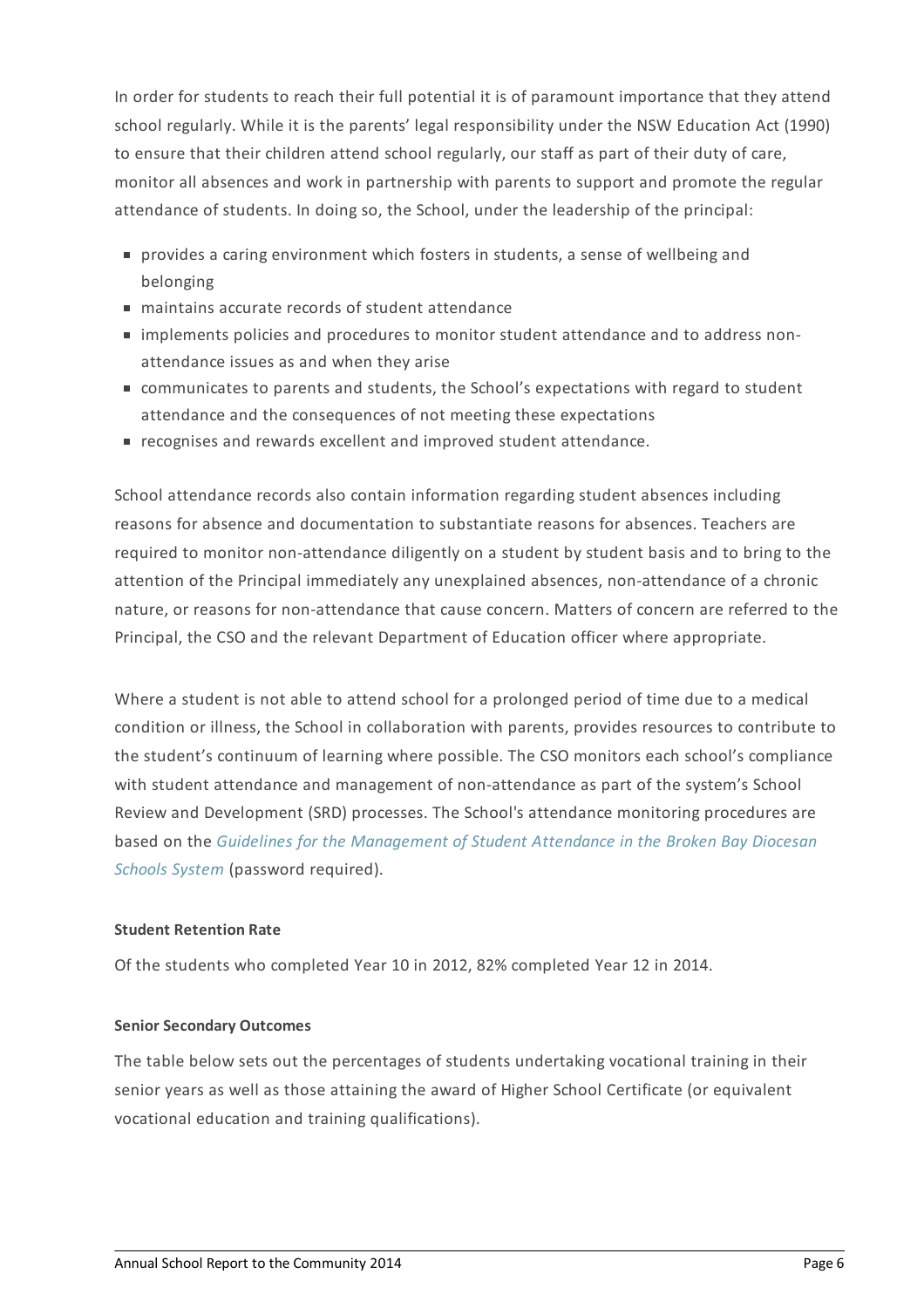| Senior Secondary Outcomes; Year 12, 2014                                                                                         |      |  |  |
|----------------------------------------------------------------------------------------------------------------------------------|------|--|--|
| % of students undertaking vocational training or training in a trade<br>during the senior years of schooling.                    | 15%  |  |  |
| % of students attaining the award of Higher School Certificate or<br>equivalent vocational education and training qualification. | 100% |  |  |

#### **Post School Destinations**

#### Each year the School collects destination data relating to the Year 12 student cohort.

Data collected from our students who leave after the compulsory leaving age (17) suggest that the unemployment rate amongst our past students is negligible or nil. 60% of our 2014 HSC class received offers of university places. Approximately 20% of the 2014 HSC class has taken up apprenticeships.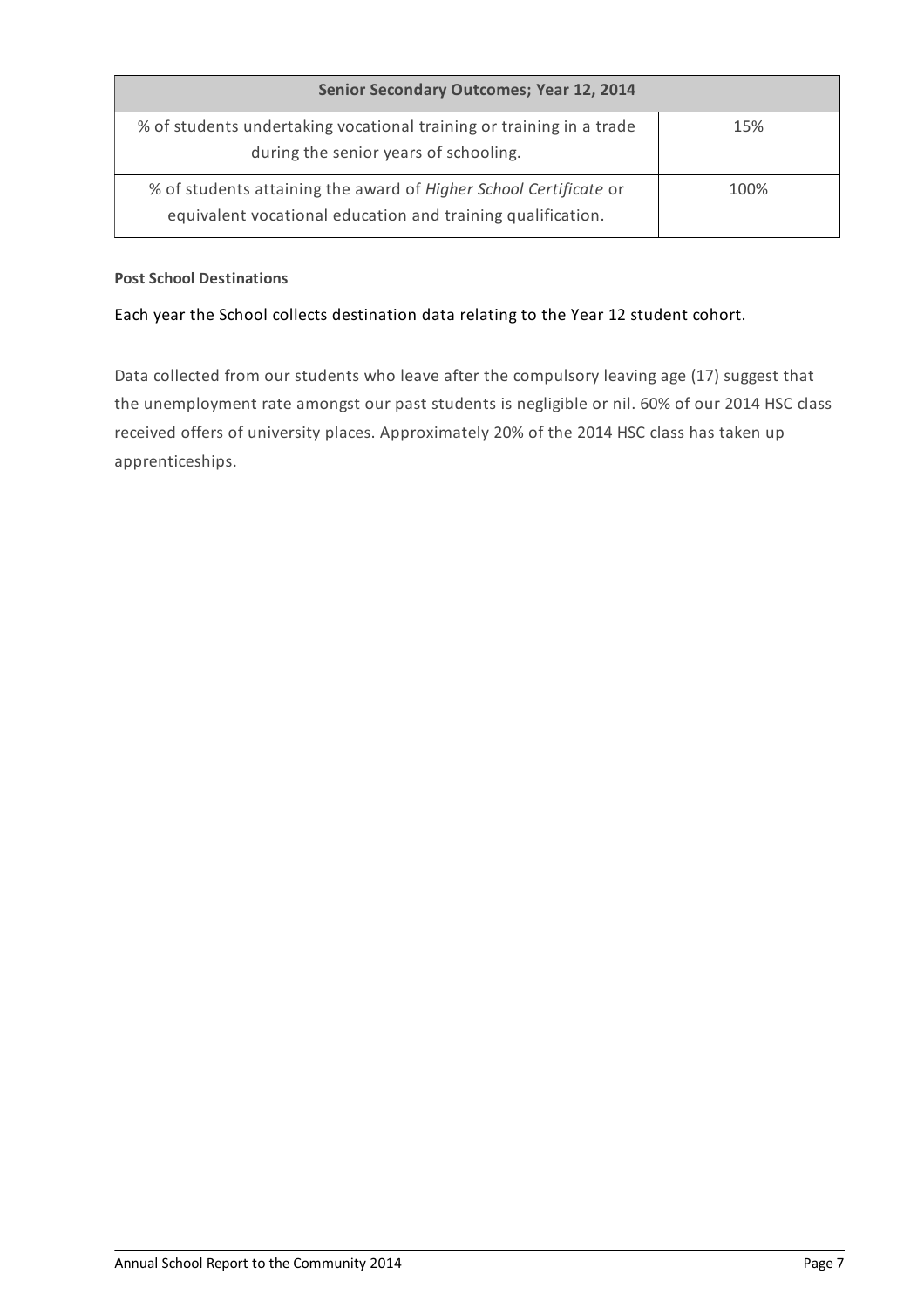# **SECTION FOUR:STAFFING PROFILE**

#### **Staffing Profile**

The following information describes the staffing profile for 2014:

| <b>Total Teaching Staff*</b> | <b>Total Non-Teaching Staff</b> | <b>Combined Total</b> |
|------------------------------|---------------------------------|-----------------------|
|                              | วว                              | ° - q                 |

\* This number includes 54 full-time teachers and 20 part-time teachers.

# **Teacher Standards**

The NSW government requires that this Report detail the number of teachers in particular categories. The following table sets out this information. Further information about can be obtained from the My [School](http://www.myschool.edu.au/) website.

| <b>Teacher Qualifications</b>                                                                                                                   |    |
|-------------------------------------------------------------------------------------------------------------------------------------------------|----|
| 1 Those having formal qualifications from a recognised higher education<br>institution or equivalent.                                           | 74 |
| 2 Those having graduate qualifications but not a formal teaching qualification<br>from a recognised higher education institution or equivalent. |    |

#### **Professional Learning**

The ongoing professional development of each staff member is highly valued. Professional learning (PL) can take many forms including whole school staff days, subject specific in-services, meetings and conferences and a range of professional learning programs provided by the CSO. The School takes responsibility for planning, implementing, evaluating and tracking staff professional learning. Individual staff members take responsibility for their ongoing professional development. All teachers have been involved in professional learning opportunities during the year related to improving student outcomes. The following table provides specific information relating to the focus of three of these staff development days.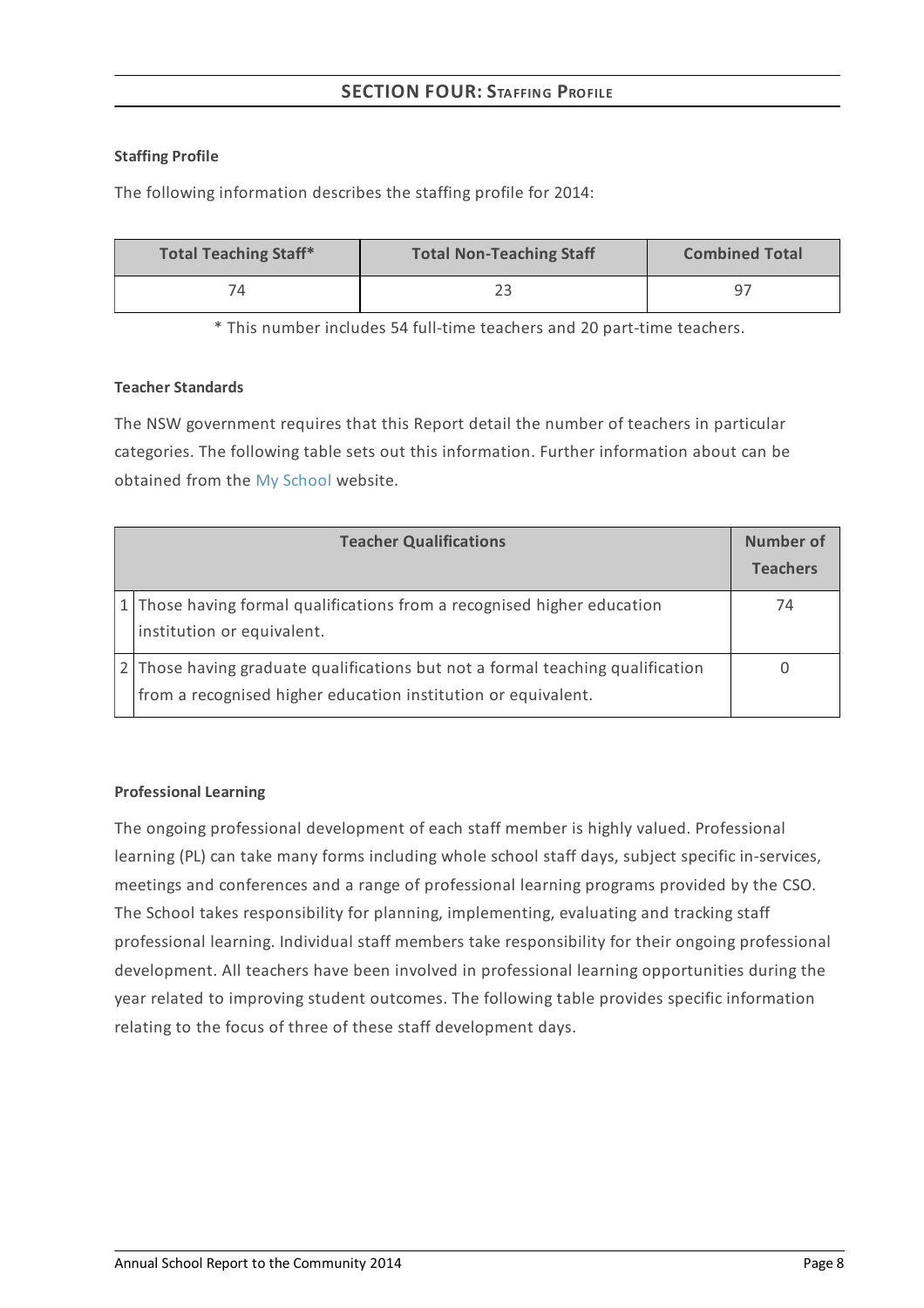| Day 1 | Staff members were guided in deepening proficiency in the tracking of student<br>wellbeing and learning data to inform teaching and student performance using<br>the School Measurement Assessment and Reporting Toolkit (SMART). Focus was<br>also given to improving students' literacy skills. |
|-------|---------------------------------------------------------------------------------------------------------------------------------------------------------------------------------------------------------------------------------------------------------------------------------------------------|
| Day 2 | The focus of 'Building Positive Relationships' was offered to enhance staff's<br>understanding of student wellbeing and pastoral care with a focus on adolescent<br>anxiety and cyber safety.                                                                                                     |
| Day 3 | The Aboriginal Education Officer from the CSO led staff on an Aboriginal<br>spirituality walk at West Head focusing on the connection between nature and<br>the Divine. Staff also gave consideration to the Pope Francis' Apostolic<br>Exhortation Evangelii Gaudium - the Joy of the Gospel.    |

The College continued to participate in the Leading Learning Program and held workshops for middle and senior leaders which focused on deepening pedagogical proficiency through the use of technology. A significant professional learning program was offered for the introduction of the one to one iPad program for Years 7 and 9 students in 2015. Initial sessions supported teachers to explore the possibilities of teaching and learning with the iPad and an overview of iPad features for effective use. The College also provided training for the Google Apps for Education, specifically Google Drive, Docs, Groups and Sites.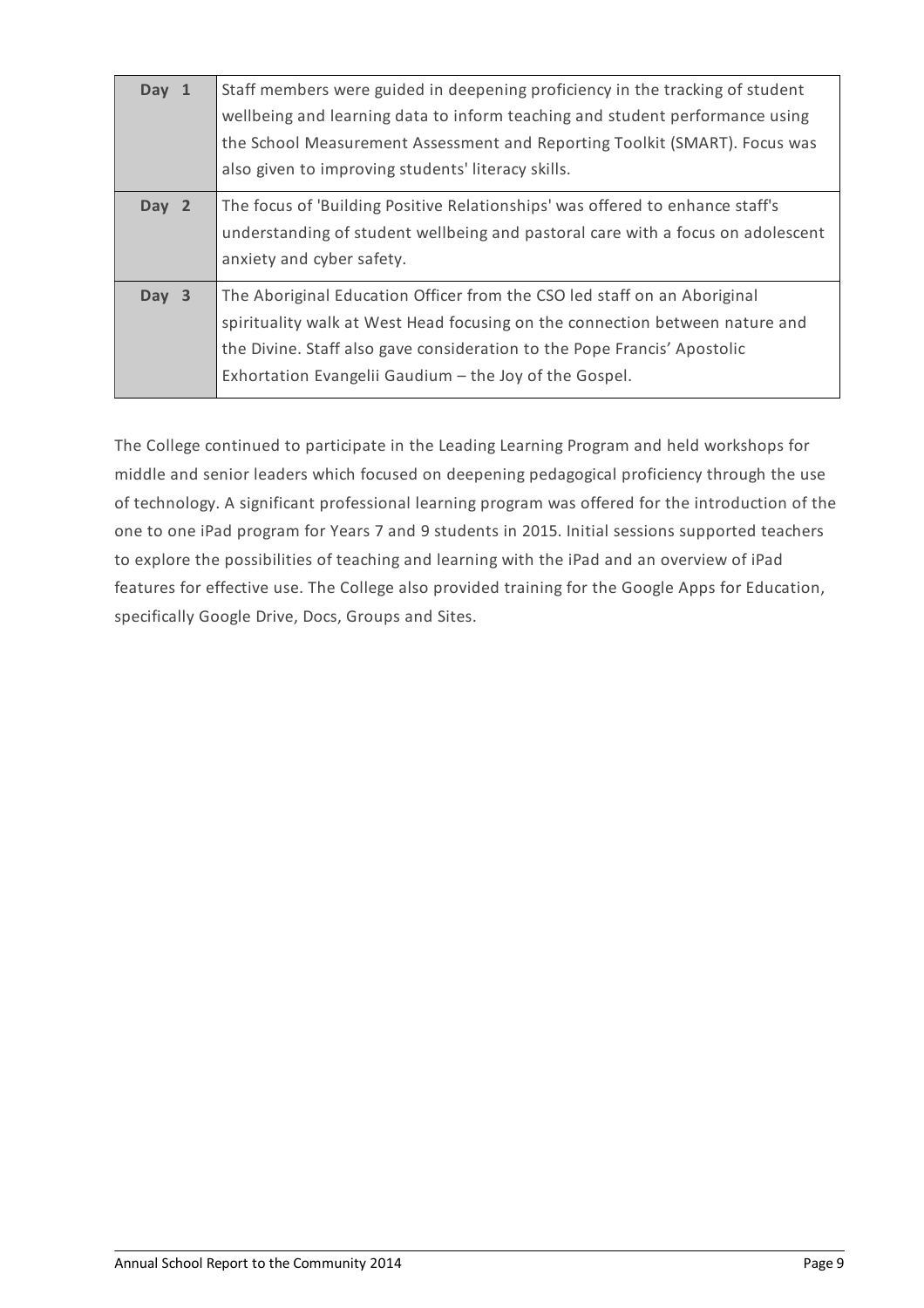# **SECTION FIVE: MISSION**

Catholic schools in the Diocese of Broken Bay exist to educate and form young people in a Catholic Community of Discipleship; offering them experiences of following Jesus as members of the Catholic community. Mission is therefore the philosophical core of all the priority areas and of our schools. The Broken Bay K-12 Religious Education Curriculum was launched in 2005 by Bishop David Walker. This curriculum provides teachers with the opportunity to develop engaging and challenging learning experiences for their students and is comprised of three sections: (i) foundations (ii) syllabus (iii) modules. A distinctive feature of the syllabus is a statement of the Catholic Worldview that is integral to all that we do. It provides insights on the purpose of life and how we live it. In the words of Bishop David Walker, it is 'experiencing life through the eyes of our Catholic faith'.

At Mater Maria Catholic College, the Sisters of the Good Samaritan's charism continues to have strong influence over the life and mission of the College along with the surrounding parishes the Catholic Parish of Pittwater and the Lakes Catholic Parish - which remain important partners in the faith education offered at the College.

The celebration of Eucharist is the pinnacle of the expression of our Catholic faith and is an integral part of life at the College. We celebrated the Opening Year Mass, Mater Maria Day, End of Year Mass, significant feast days and a graduation mass for Year 12. The College is fortunate to have the support of local clergy who are willing to assist in this domain, including the offering of weekly Mass at lunchtime and a weekly before school prayer service.

In 2014, each member of the College community was invited to be a custodian of the College value of Spirituality. This focus extended across all areas of College life and all liturgical celebrations invited students into a mindful awareness of the reality that God is with us in all that we do.

During the course of 2014 the College celebrated a range of significant liturgical events including a back to parish Mass celebrating the Feast of the Assumption. Prayer life is encouraged with formal prayer in our Mater Maria Chapel as well as prayers being offered at assemblies and mentor groups. The 52nd Anniversary Mass in May was a special opportunity for the College to give thanks for the abundant blessings which have been bestowed on the community and acknowledge the Sisters of the Good Samaritan, the founding religious order of the College. The opportunity for two students to receive the Sacraments of Initiation into the Catholic Church was a special source of joy for the community.

Outreach is an integral element in the education of our students, and they are encouraged to participate in assisting others in the community. Year 9 students engaged in a learning program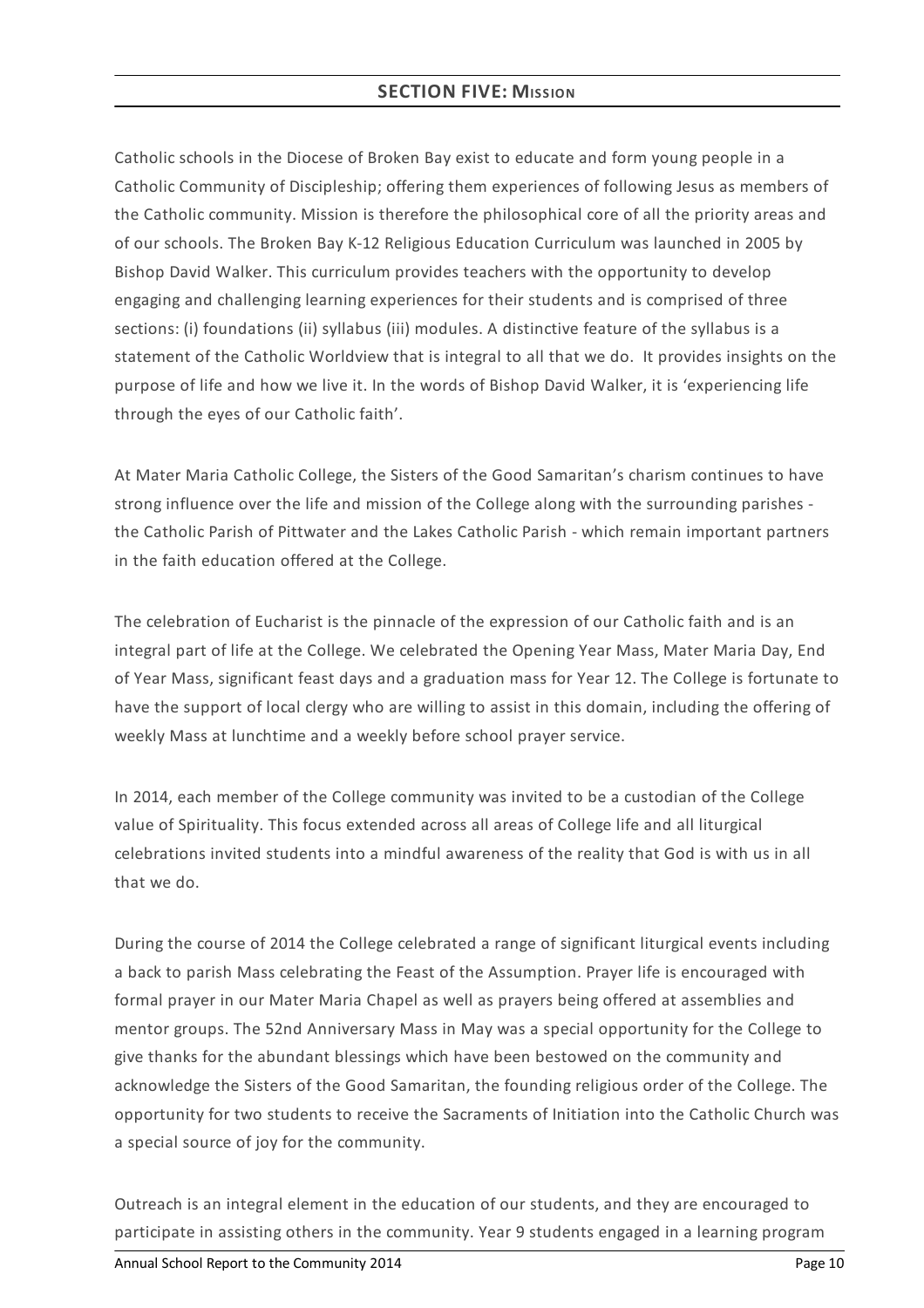with local Catholic primary schools and Year 10 students arranged and participated in a fete for students with special needs. There is a concerted effort to strengthen each students' call to serve through these outreach activities and the youth ministry program at the College. Major youth ministry initiatives in 2014 included the combined Catholic Parish of Pittwater and College house building trip to Cambodia, a number of Interfaith Dialogue experiences and Praise and Worship nights.

The opening of a beautiful ministry centre in 2014 has provided a designated space for those involved in the youth ministry and social justice and functions as a gathering space to deepen students' call to serve and learn more about the Catholic tradition.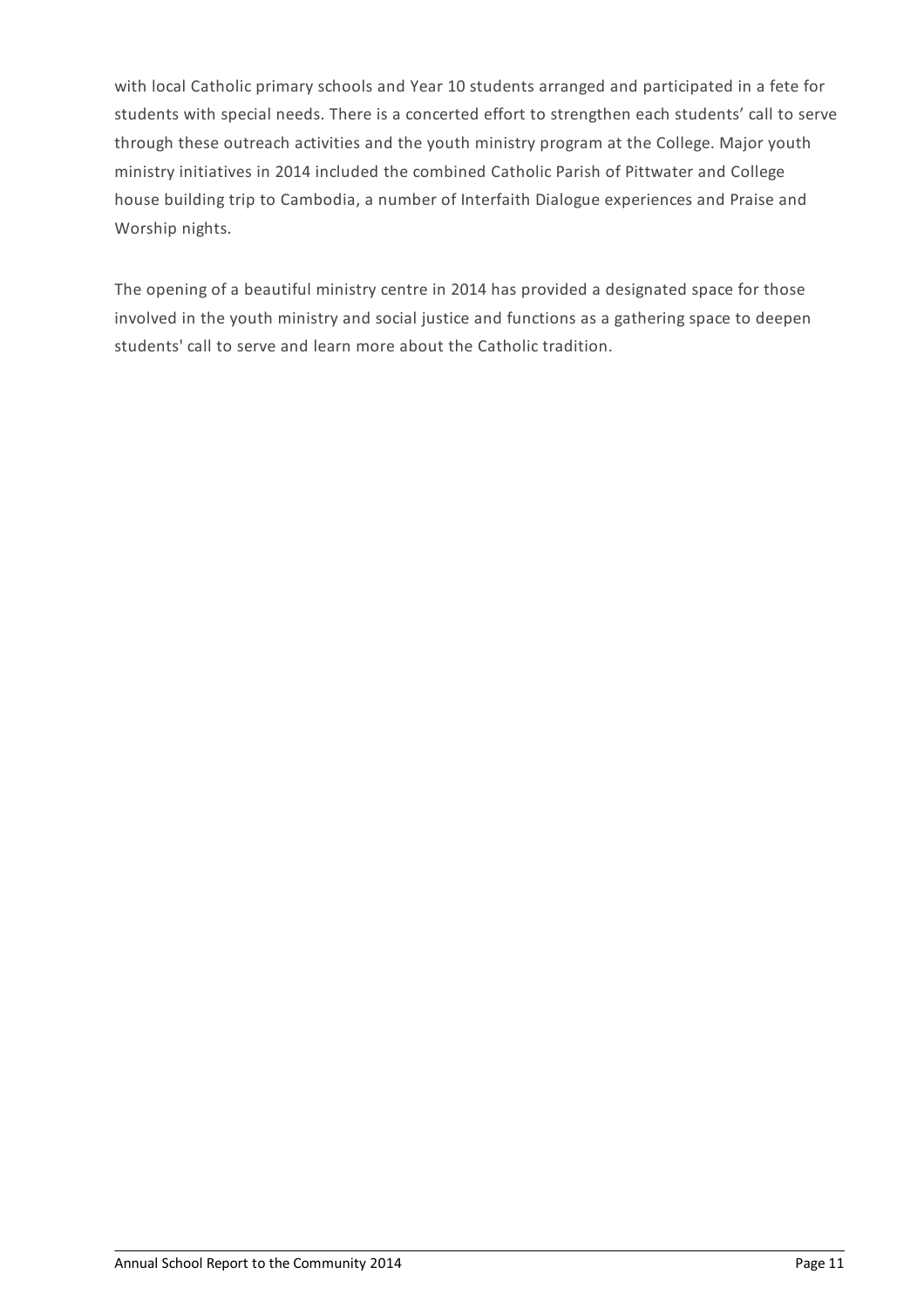#### **Secondary Curriculum**

The School provides an educational program based on, and taught in accordance with the Board of Studies, Teaching and Educational Standards (BOSTES) syllabuses for secondary education. The BOSTES Key Learning Areas (KLAs) are English, Mathematics, Science, Human Society and its Environment (HSIE), Creative Arts (CA), Personal Development, Health and Physical Education (PDHPE), Languages, Technological and Applied Studies (TAS) Years 7-10 / Technology Years 11-12, Vocational Education and Training (VET). In 2014 the School implemented the new NSW syllabus for the Australian Curriculum in English, Mathematics, History and Science for the required student year groups. Information about the phase-in period for the new syllabuses can be found on the [BOSTES](http://news.boardofstudies.nsw.edu.au/index.cfm/2014/2/14/New-NSW-Syllabus-Implementation-Schedule-No-changes) website. In addition to this, the School implements the Diocesan Religious Education syllabus. Staff members are committed to continuous improvement of teaching and learning in all facets of the curriculum.

Mater Maria Catholic College seeks to provide flexible learning structures in which the curricula can be delivered to meet the needs of all students. Each student's program for learning is informed by contemporary pedagogies and a focused analysis of each student's learning data. Refining professional practice and sharing knowledge through teacher collaboration remains a critical component in realising the College's overarching goal to develop Engaged, Positive, Independent and Connected (EPIC) learners. EPIC is an acronym for: being Engaged in quality learning; possessing a Positive attitude towards learning; displaying Independence by taking personal responsibility for our own learning and behaviour; and being Connected to all of which our Catholic community has to offer.

The implementation of the National Curriculum for English, Mathematics, Science and History was a key focus and has been an opportunity to enhance and deepen learning outcomes. KLA leaders placed emphasis on designing academic programs based on the UbD (Understanding by Design) approach. This practice constructs units of work around a focus issue to provide a deeper, more authentic scope for the delivery of the syllabus. The College evaluated strategies for a whole school literacy approach which will see a focus on students' writing for 2015. Staff members were also invited to interrogate student learning data to generate questions about the literacy/numeracy strengths and weakness of their classes in preparation for the 2015 school year. Teachers accessed data from the Effort and Behaviour grades issued each school term, academic results reported each semester, NAPLAN, the Progressive Achievement Tests and ACER General Ability Tests.

In addition, the College announced the introduction of a one to one iPad program for students in Years 7 and Year 9 in 2015. An ICLT educational plan was developed which highlighted many opportunities that will enhance student learning, organisation and creativity beyond the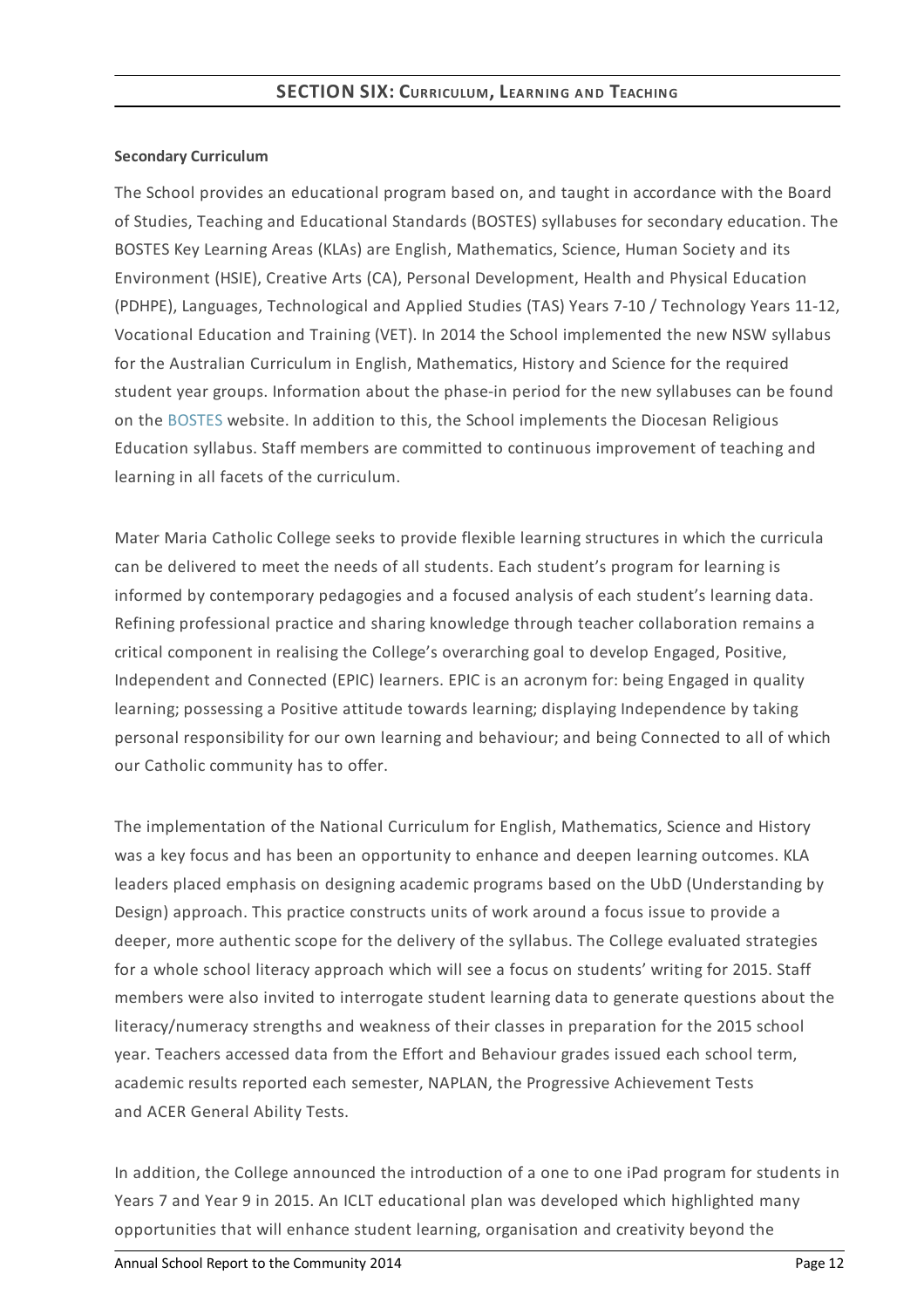constraints of traditional resources. The preparation for the implementation of this program included staff training and development and an upgrade of the wireless network infrastructure to confirm adequate density and user connectivity. This program marks an exciting development in the College's school improvement agenda.

The College also commenced dialogue with teaching staff relating to professional learning teams with the intention to provide a forum for self-evaluation, collaboration and collegial feedback in the pursuit of professional learning and performance development. The proposed learning team structure will be introduced for 2015.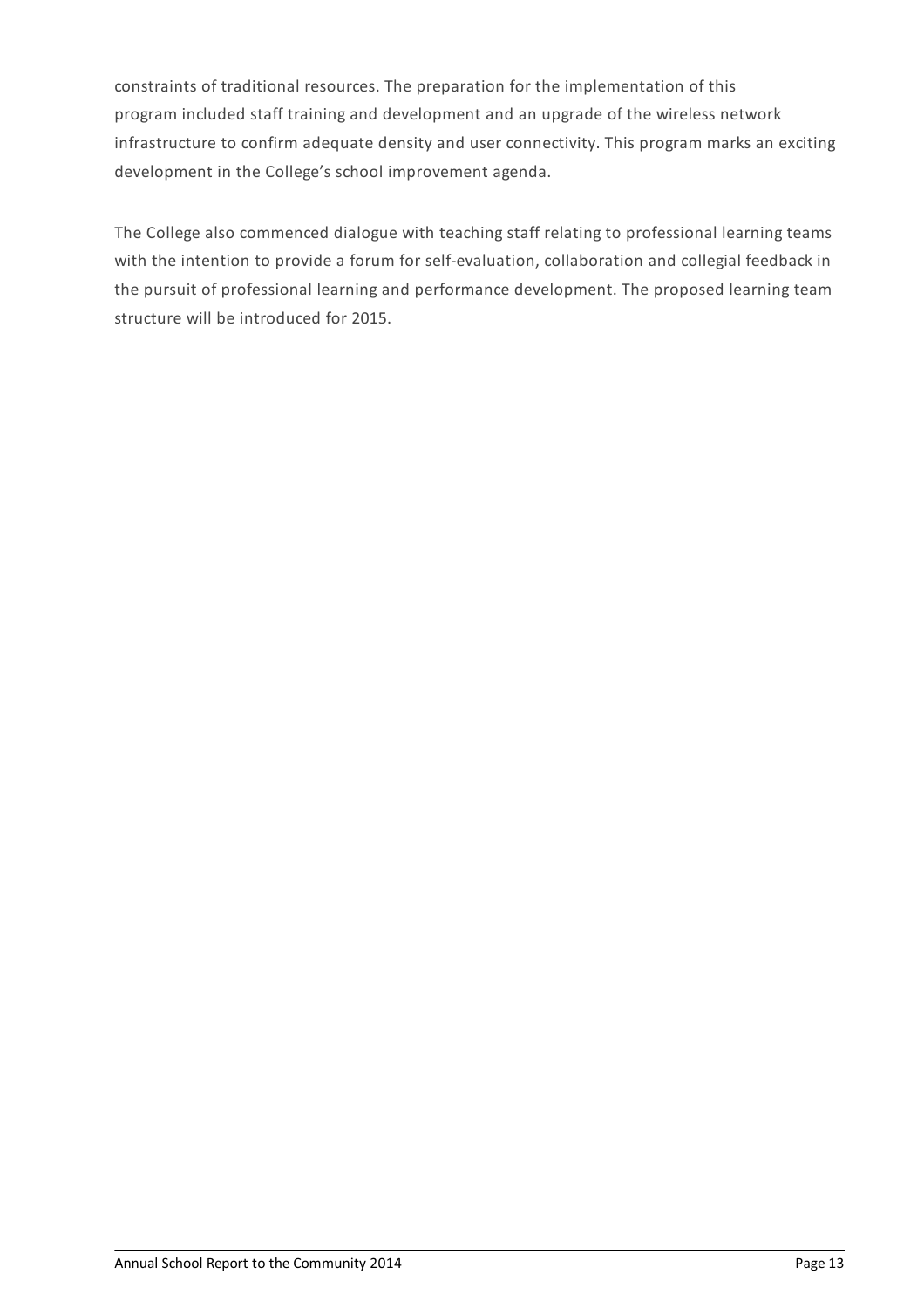# **SECTION SEVEN:STUDENT PERFORMANCE IN TESTS AND EXAMINATIONS**

#### **NAPLAN**

The National Assessment Program – Literacy and Numeracy (NAPLAN) is an annual assessment for students in Years 3, 5, 7 and 9. NAPLAN assessment results provide valuable information about student achievements in literacy and numeracy. An analysis of these results assists the School's planning and is used to support teaching and learning programs.

The tables below show the percentages of students who achieved particular skill bands in the aspects of literacy and numeracy compared to students nationally. Literacy is reported in four content strands (aspects): Reading, Writing, Spelling, Grammar and Punctuation. Numeracy is reported as a single content strand. Students who were exempted from any test were deemed not to have met the national minimum standard in that test area and are not included in band distributions. Additional NAPLAN student performance information can also be accessed from the My School [website](http://www.myschool.edu.au/).

| <b>NAPLAN RESULTS 2014</b>     |                 | % of students in the<br>top 2 bands |                  | % of students in the<br>bottom 2 bands |                  |  |
|--------------------------------|-----------------|-------------------------------------|------------------|----------------------------------------|------------------|--|
|                                |                 | <b>School</b>                       | <b>Australia</b> | <b>School</b>                          | <b>Australia</b> |  |
| <b>Grammar and Punctuation</b> |                 | 41.10 %                             | 29.20 %          | 14.00 %                                | 18.90 %          |  |
| Year<br>7                      | <b>Reading</b>  | 35.90 %                             | 29.00 %          | 7.10 %                                 | 15.90 %          |  |
|                                | <b>Writing</b>  | 16.40 %                             | 15.50 %          | 14.80 %                                | 28.60 %          |  |
|                                | <b>Spelling</b> | 46.00 %                             | 30.60 %          | 8.60 %                                 | 17.20 %          |  |
|                                | <b>Numeracy</b> | 31.90 %                             | 28.60 %          | 9.70 %                                 | 17.30 %          |  |

| <b>NAPLAN RESULTS 2014</b> |                                | % of students in the<br>top 2 bands |                  | % of students in the<br>bottom 2 bands |                  |  |
|----------------------------|--------------------------------|-------------------------------------|------------------|----------------------------------------|------------------|--|
|                            |                                | <b>School</b>                       | <b>Australia</b> | <b>School</b>                          | <b>Australia</b> |  |
|                            | <b>Grammar and Punctuation</b> | 25.90 %                             | 19.60 %          | 9.90%                                  | 26.80 %          |  |
| Year<br>9                  | <b>Reading</b>                 | 32.30 %                             | 21.30 %          | 11.10 %                                | 22.70 %          |  |
|                            | <b>Writing</b>                 | 14.40 %                             | 14.80 %          | 23.80 %                                | 38.00 %          |  |
|                            | <b>Spelling</b>                | 24.10 %                             | 23.70 %          | 14.80 %                                | 22.40 %          |  |
|                            | <b>Numeracy</b>                | 26.30 %                             | 24.00 %          | 8.10 %                                 | 20.70 %          |  |

#### **NAPLAN Comments**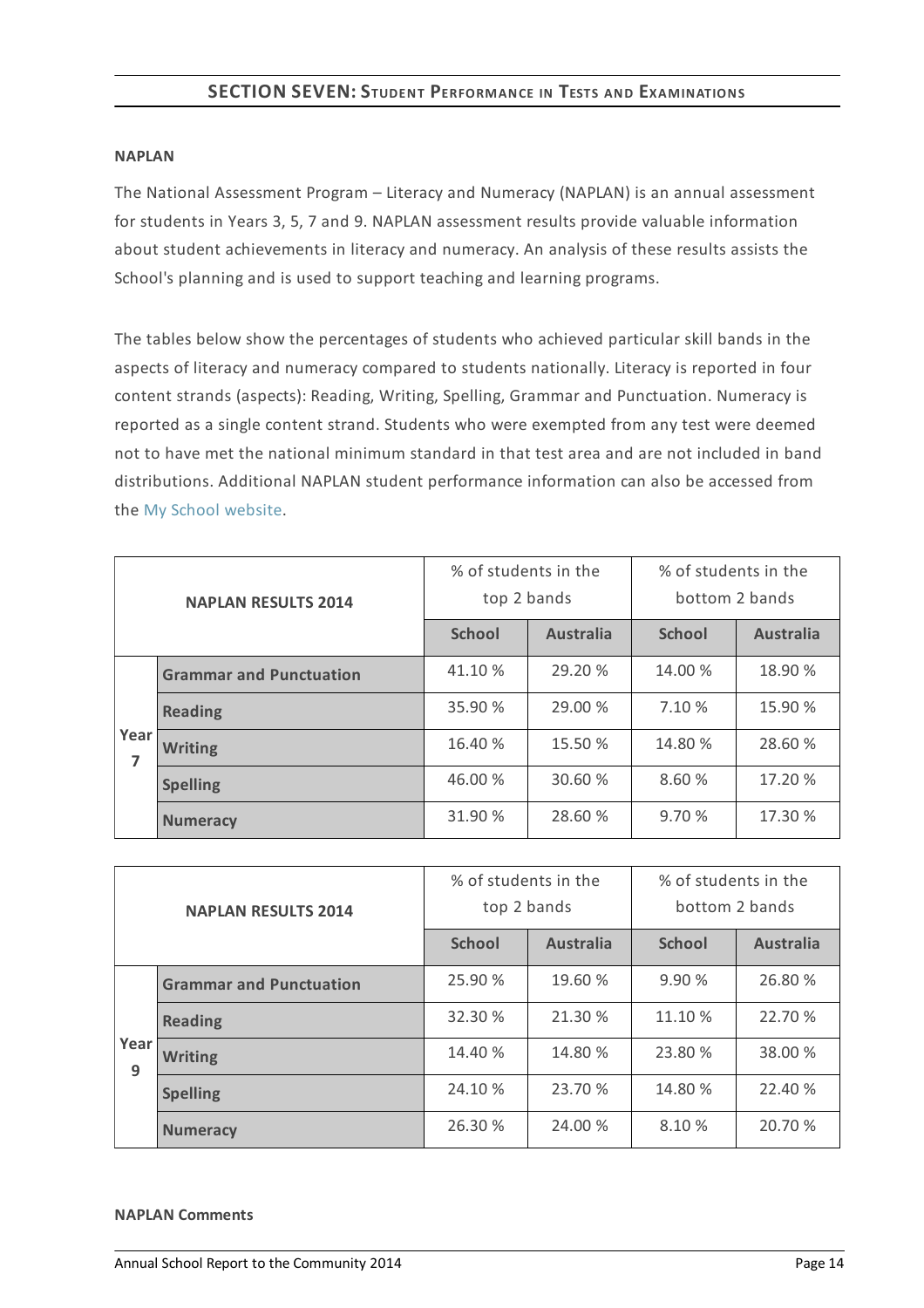The Years 7 and 9 cohorts, for all dimensions tested in NAPLAN, achieved significantly above the State and National point averages. The levels of average growth achieved by the Year 9 cohort over the past two years were significantly above the average growth across the State in Reading, Spelling, Grammar and Punctuation and Numeracy. The College has been on a continual improvement journey for a number of years. This sustained improvement can be attributed to an increase in the use of student data to inform, a whole school approach to reading, adjustments required in pedagogy to meet the specifics needs of the students and parents to increase their engagement in their child's learning. The College will have a strategic focus on writing for the next over the next 2 years.

# **Record of School Achievement (RoSA)**

Eligible students who leave school before receiving their Higher School Certificate will receive the NSW Record of School Achievement (RoSA). The RoSA has been designed to provide grades for all Stage 5 (Year 10) and Stage 6 (Preliminary) courses completed during secondary education. In 2014, the number of students issued with a RoSA was 0.

# **Higher School Certificate**

The results of the School's Higher School Certificate candidature are reported for particular subjects. The table provided shows the percentage of students who achieved in the top two bands, compared to State results, over the last three years.

In 2014, 61 distinguished achievers' places were received for marks of 90 and above. 76% of two unit results were placed in the top three performance bands. 42% of results in the same courses were either Band 5 or 6. The HSC students achieved 192 Band 5 results and 204 Band 4 results which by percentage was lower than the 2013 results. Twelve students achieved an ATAR over 90. Students' major projects or body of works in Industrial Technology, Design and Technology and Art Express were selected for display or nominated for InTECH, DesignTECH and Art Express.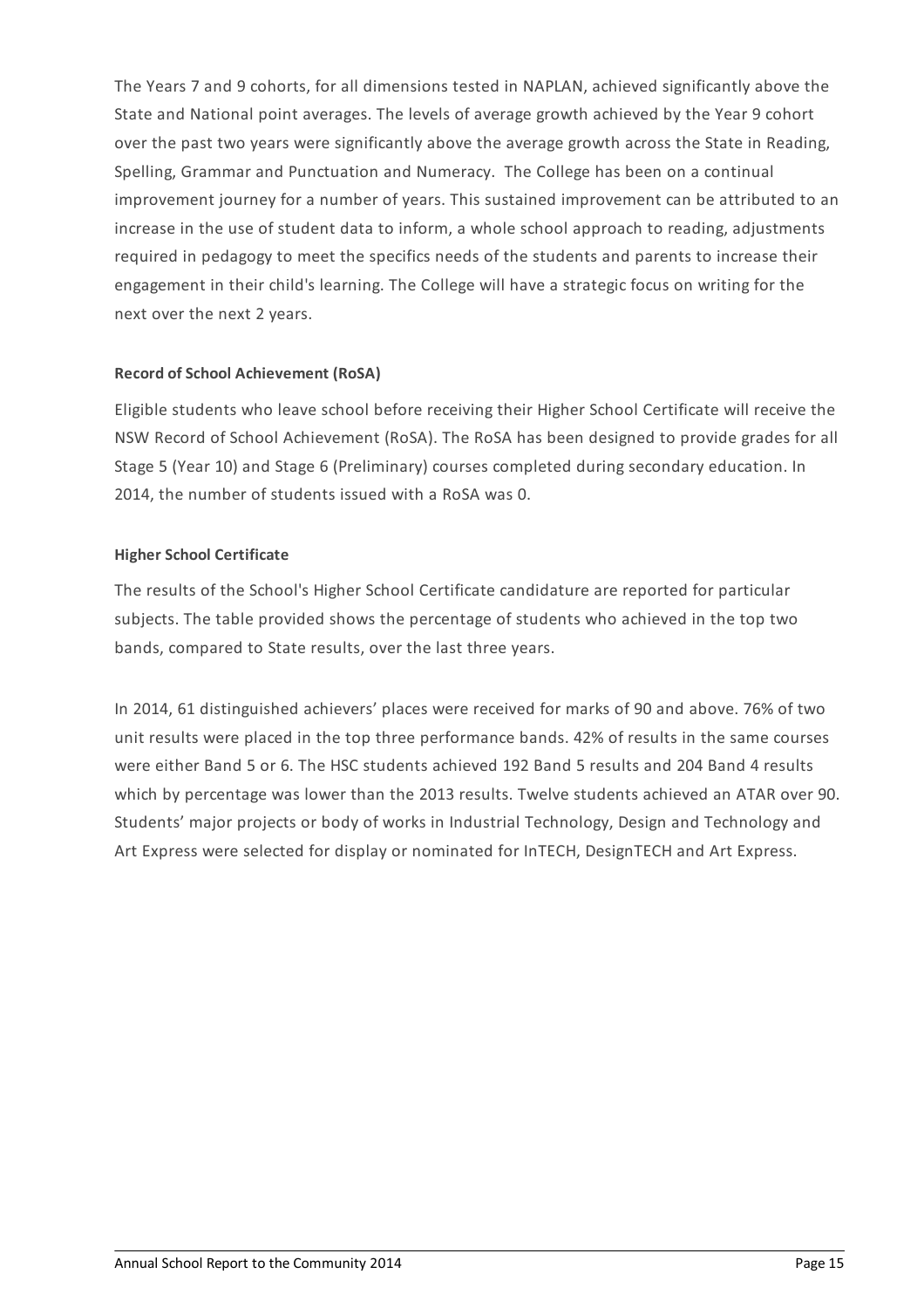|                                            | Percentage of students in top 2 bands (Bands 5 and 6) |              |               |              |               |              |
|--------------------------------------------|-------------------------------------------------------|--------------|---------------|--------------|---------------|--------------|
| <b>Higher School</b><br><b>Certificate</b> | 2012                                                  |              | 2013          |              | 2014          |              |
|                                            | <b>School</b>                                         | <b>State</b> | <b>School</b> | <b>State</b> | <b>School</b> | <b>State</b> |
| English (Standard)                         | 23 %                                                  | 16 %         | 3%            | 7%           | 3%            | 8 %          |
| English (Advanced)                         | 58 %                                                  | 54 %         | 58 %          | 53 %         | 49 %          | 59 %         |
| <b>Ancient History</b>                     | 54 %                                                  | 27 %         | 57 %          | 34 %         | 40 %          | 33 %         |
| Earth and Environmental Science            | 67 %                                                  | $0\%$        | 32 %          | 37 %         | 55 %          | 40 %         |
| <b>HSC English Extension 1</b>             | 100 %                                                 | 87 %         | 100 %         | 88 %         | 100 %         | 93 %         |
| <b>HSC English Extension 2</b>             | 100 %                                                 | $0\%$        | 100 %         | 78 %         | 73 %          | 78 %         |
| <b>HSC Mathematics Extension 1</b>         | 40 %                                                  | 85 %         | 100 %         | 49 %         | 88 %          | 85 %         |
| <b>Industrial Technology</b>               | 74 %                                                  | $0\%$        | 64 %          | 30 %         | 50 %          | 29 %         |
| <b>Mathematics General 2</b>               | 30 %                                                  | 22 %         | 37 %          | $0\%$        | 31 %          | 25 %         |
| Modern History                             | 88 %                                                  | 46 %         | 67 %          | 47 %         | 50 %          | 43 %         |
| Music 1                                    | 100 %                                                 | 59 %         | 94 %          | 59 %         | 88 %          | 60 %         |
| <b>Textiles and Design</b>                 | 100 %                                                 | 46 %         | 56 %          | 34 %         | 100 %         | 42 %         |
| Visual Arts                                | 92 %                                                  | 54 %         | 100 %         | 51 %         | 91 %          | 49 %         |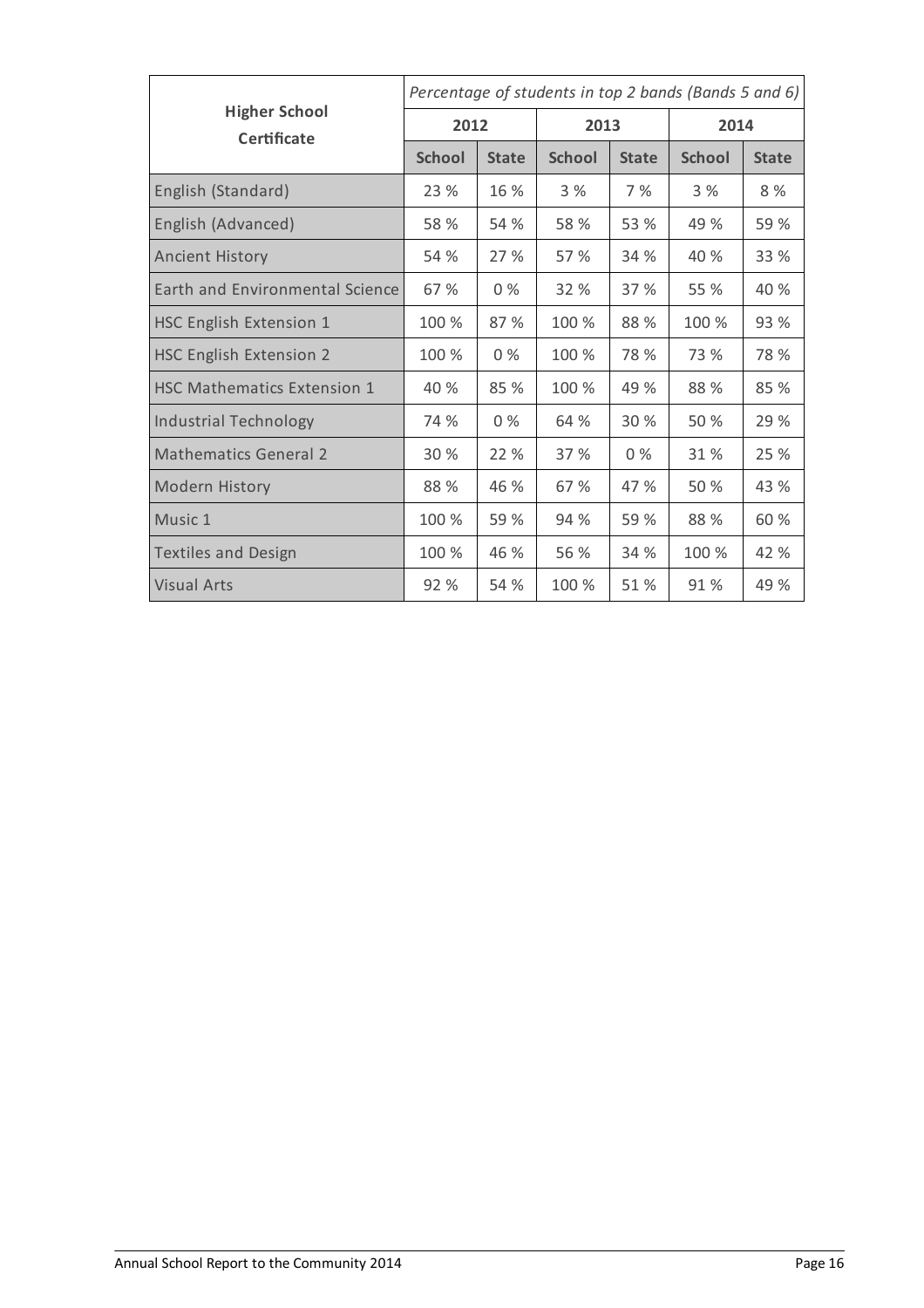#### **Pastoral Care Policy**

The School's pastoral care and student wellbeing policies and procedures are informed by the *Pastoral Care Policy for [Diocesan](https://www.csodbb.catholic.edu.au/about/dsp-collection.cfm?loadref=125) Systemic Schools*. This policy is underpinned by the guiding principles from the *National Safe Schools [Framework](https://www.education.gov.au/national-safe-schools-framework-0) (2011) (NSSF)* that represent fundamental beliefs about safe, supportive and respectful school communities. These guiding principles emphasise the importance of student safety and wellbeing as a pre-requisite for effective learning in all Catholic school settings. The *Pastoral Care and Wellbeing Framework for Learning for the Diocese of Broken Bay Schools System* (the ['Framework'\)](https://www.csodbb.catholic.edu.au/studentwellbeing/dsp-default.cfm?loadref=140) utilises the NSSF ensuring that diocesan systemic schools meet the objectives of the NSSF at the same time as meeting the diocesan vision for pastoral care and wellbeing. The framework includes ten pathways that are intended to assist school communities to create safe schools that foster wellbeing for learning and positive, caring relationships. Further information about this and other related policies may be obtained from the CSO [website](https://www.csodbb.catholic.edu.au/about/dsp-collection.cfm?loadref=125) or by contacting the CSO.

The College's pastoral care program draws its expression and strength from the life of Jesus Christ where each young person is encouraged to value and respect themselves, build positive relationships and contribute to the community in which they live.

We foster in each student their inherent goodness, enabling them to flourish and be at peace, and therefore have the potential to achieve their personal best. A formalised pastoral care program was delivered to all students that catered for the specific needs of students according to gender and age and concerned topics such as study skills, risk taking behaviour, body image, selfesteem and cyber safety. The College achieved eSmart status through the eSmart framework in 2014.

Mentor groups for students are based on the College House system. A vertical structure and partnership exists for students in Years 7 and 12, Years 8 and 10, and Years 9 and 11 which continues to enhance possibilities for student leadership and mentoring. The College's House system is central to each student's connectedness to the College community and celebrates achievement, acknowledges service and encourages involvement in College events and activities.

#### **Behaviour Management and Student Discipline Policy**

The School's policies and procedures for the management of student behaviour are aligned to the *Behaviour [Management](https://www.csodbb.catholic.edu.au/about/dsp-collection.cfm?loadref=125) and Student Discipline Policy for Diocesan Systemic Schools.* Policies operate within a context of social justice, compassion, reconciliation and forgiveness. The dignity and responsibility of each person is promoted at all times along with positive student behaviours whilst ensuring the respect for the rights of all students and staff. Further information about this and other related policies may be obtained from the CSO [website](https://www.csodbb.catholic.edu.au/about/dsp-collection.cfm?loadref=125) or by contacting the CSO. Annual School Report to the Community 2014 **Page 17** Annual School Report to the Community 2014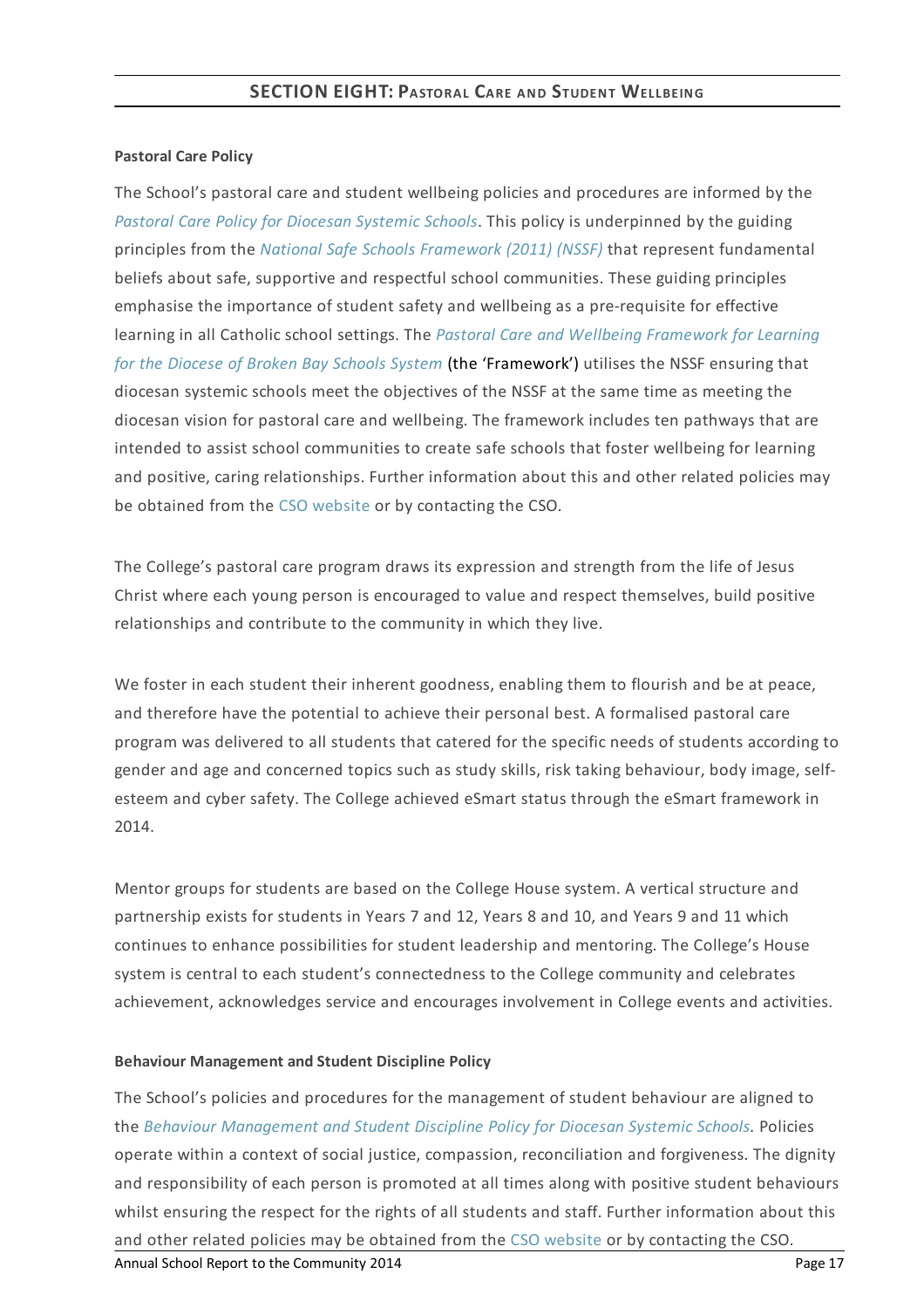The College's approach to behaviour management is grounded in restorative justice and a proactive stance to resolving programs before they become problematic. Each student is entitled to justice, dignity and self-worth and offered a compassionate response and a spirit of reconciliation when mistakes are made. This allows students to discern appropriate behaviours, restore personal relationships with dignity and grow into socially responsible adults.

Year Coordinators remain at the foreground of matters pertaining to pastoral care. The College continues to empower mentor teachers in their contributions to the program and regular, formal meetings are held to promote their deeper involvement in student pastoral care and well-being.

In 2014 the College developed a Student Welfare Committee to formally identify and monitor students who are at risk in their learning or wellbeing. This committee comprises the Assistant Principal, Director of Pastoral Care, Director of Academic Care, Learning Support Coordinator and College Counsellor.

#### **Anti-Bullying Policy**

The School's [Anti-Bullying](https://www.csodbb.catholic.edu.au/about/dsp-collection.cfm?loadref=125) Policy is based on and informed by the *Anti-Bullying Policy for Diocesan Systemic Schools* and is aligned to the *Pastoral Care Policy for [Diocesan](https://www.csodbb.catholic.edu.au/about/dsp-collection.cfm?loadref=125) Systemic Schools* and other related wellbeing policies and guidelines. All students, their families and employees within Catholic education have a right to a learning and work environment free from intimidation, humiliation and hurt. Anti-Bullying policies support school communities to prevent, reduce and respond to bullying. Further information about this and other related policies may be obtained from the CSO [website](https://www.csodbb.catholic.edu.au/about/dsp-collection.cfm?loadref=125) or by contacting the CSO.

At Mater Maria Catholic College, we seek to build a safe and supportive learning environment in which we recognise that each human being has a right to be treated with dignity as an individual and experience positive and respectful relationships. All students are encouraged to share in the responsibility of caring for one another within and beyond the College community and to stop bullying and harassment in all its forms.

The College eSmart committee is an important group comprising teachers, students and parents that is dedicated to the cause of furthering the safe, smart and responsible use of technology at Mater Maria. The aim is to provide students with skills and information to strengthen right relationships and the dignity of each person in the digital space. The College achieved eSmart status through the eSmart framework in 2014.

Mater Maria also launched a new feature on the College website for online incident reporting. Students can anonymously report a case of bullying or other circumstance that is submitted online; this is then acted upon, giving students who may not feel comfortable confronting Annual School Report to the Community 2014 **Page 18** Annual School Report to the Community 2014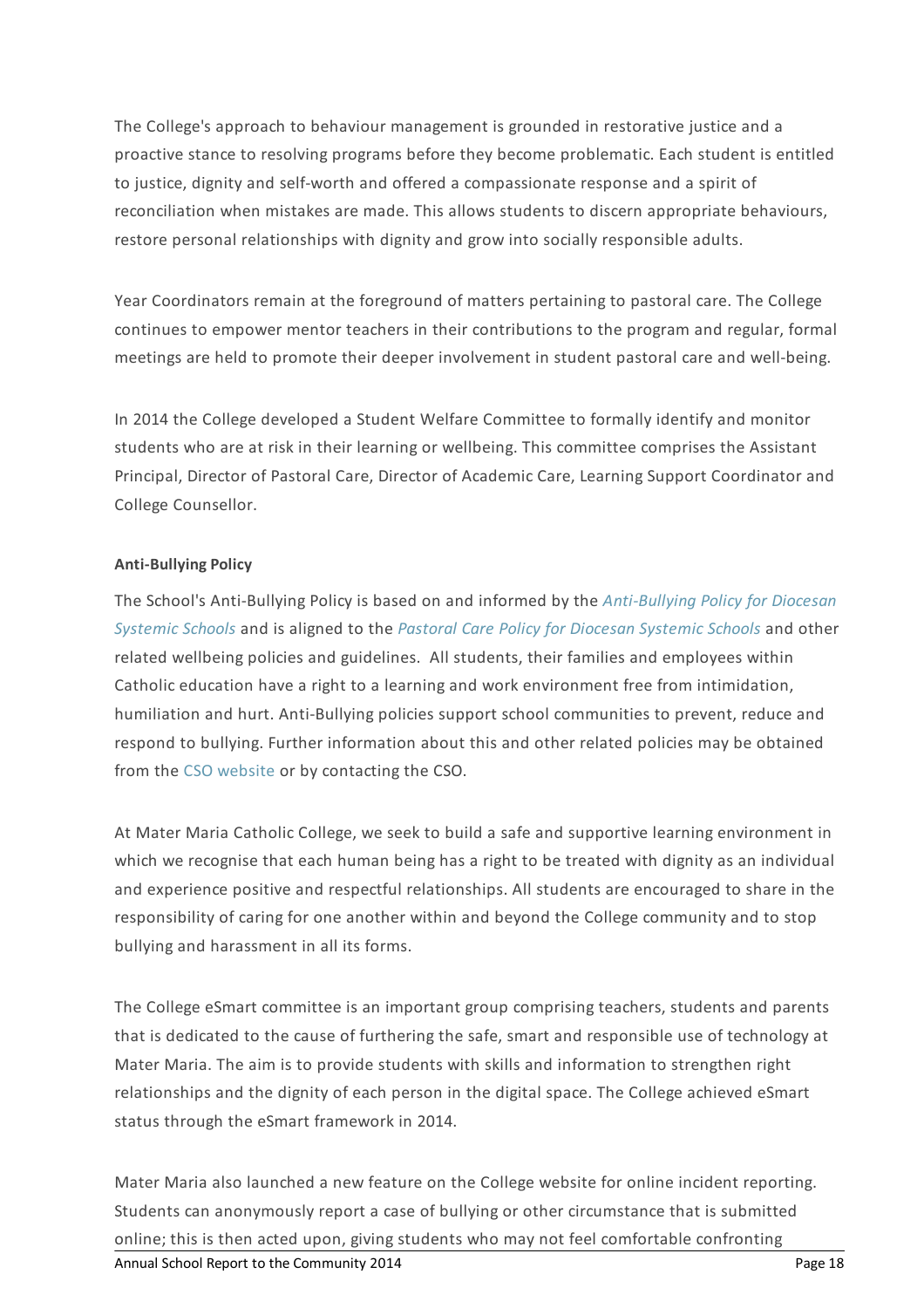someone in person a way to notify a teacher of a bullying incident.

#### **Complaints and Grievances Policy**

The School follows the *[Complaints](https://www.csodbb.catholic.edu.au/about/dsp-collection.cfm?loadref=125) Handling Policy and Procedures for Diocesan Systemic Schools.* A distinctive feature of this policy is to ensure that complaints are addressed in a timely and confidential manner at the lowest appropriate management level in order to prevent minor problems or concerns from escalating. The expectation is that complaints will be brought forward and resolved in a respectful manner recognising the dignity of each person concerned in the process. The policy recognises that a number of more minor or simple matters can be resolved without recourse to the formal complaint handling process but rather, quickly and simply, by discussion between the appropriate people. Further information about this and other related policies may be obtained from the CSO [website](https://www.csodbb.catholic.edu.au/about/dsp-collection.cfm?loadref=125) or by contacting the CSO.

An open dialogue is encouraged with all members of the wider community including parents and students. The College invites each parent to be actively engaged in their children's learning and wellbeing. The College's Parent Notes Portal, a non-public facing page of the website is available for current students and their parents, and provides details of staff responsibilities and roles; staff member email addresses and for whom to contact including an escalation process (if required). The College's aim is to seek to resolve issues through direct discussion, in a timely and confidential manner at the lowest appropriate management level if an issue or complaint is received.

# **Initiatives Promoting Respect and Responsibility**

Each student at Mater Maria is called to be an agent of stewardship, responsibility and service. At Mater Maria, students are challenged to never underestimate the impact they can have as individuals on the whole community, the difference of a small positive gesture and the unique gifts which they are called to share. Our student led mentoring activities, leadership programs and ministry opportunities provide a foundation for each student to develop their gifts and achieve their personal success.

Some of the highlights of 2014:

- Interfaith Dialogue involvement for Years 9 and 10 students through various excursions.
- Outreach to the local community Year 8 students visited the elderly in aged care and dementia facilities, Year 9 supported Catholic primary students in literacy and numeracy and Year 10 organised an fete day for students with disabilities.
- SRC and eSmart Committee members led engaging College assemblies that promoted key messages about using the Internet in a safe, smart and responsible manner.
- Students hosted eight students from our Sister School in Tadaoka, Osaka in Japan.
- The College Prefects Stewardship increased awareness of responsibility through cleanups, recycling drives and presentations at College assemblies.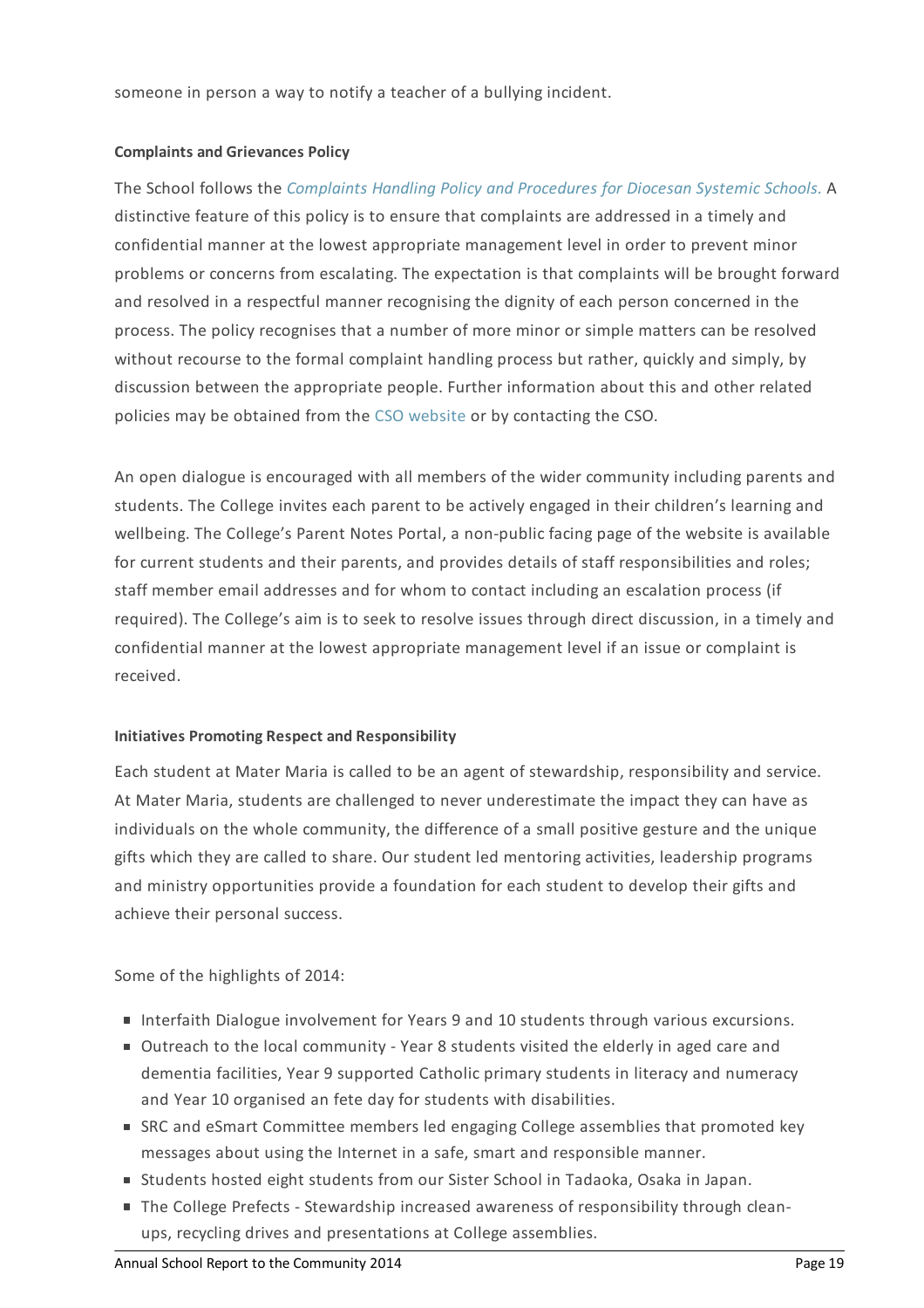- **Hospitality students' were involved in a High Tea fundraiser for house building materials** for the Cambodia House Building Trip.
- **Drama and music student contributed gifts of performance at College assemblies, liturgies** and public performances.
- Student participated in the Duke of Edinburgh Award Scheme. Two students successfully attaining the three year program for the Gold Award.
- 68 students embarked on the College's overseas tour to Europe. Students played sport or participated in a cultural educational tour which travelled to the United Kingdom and Italy providing opportunities for student growth.
- Students participated in the NSW Chemistry Titration competition and CSRIO CREST award scheme.
- Mater Maria students represented the College in a variety of sports.
- Students attended the Young Justice Program at the NSW Parliament House.
- The College Prefects led study tutorials specifically for mathematics to assist junior students
- Thirty-one parishioners, students, past students, staff from the Catholic Parish of Pittwater and Mater Maria had the privileged opportunity to travel to Cambodia for house building.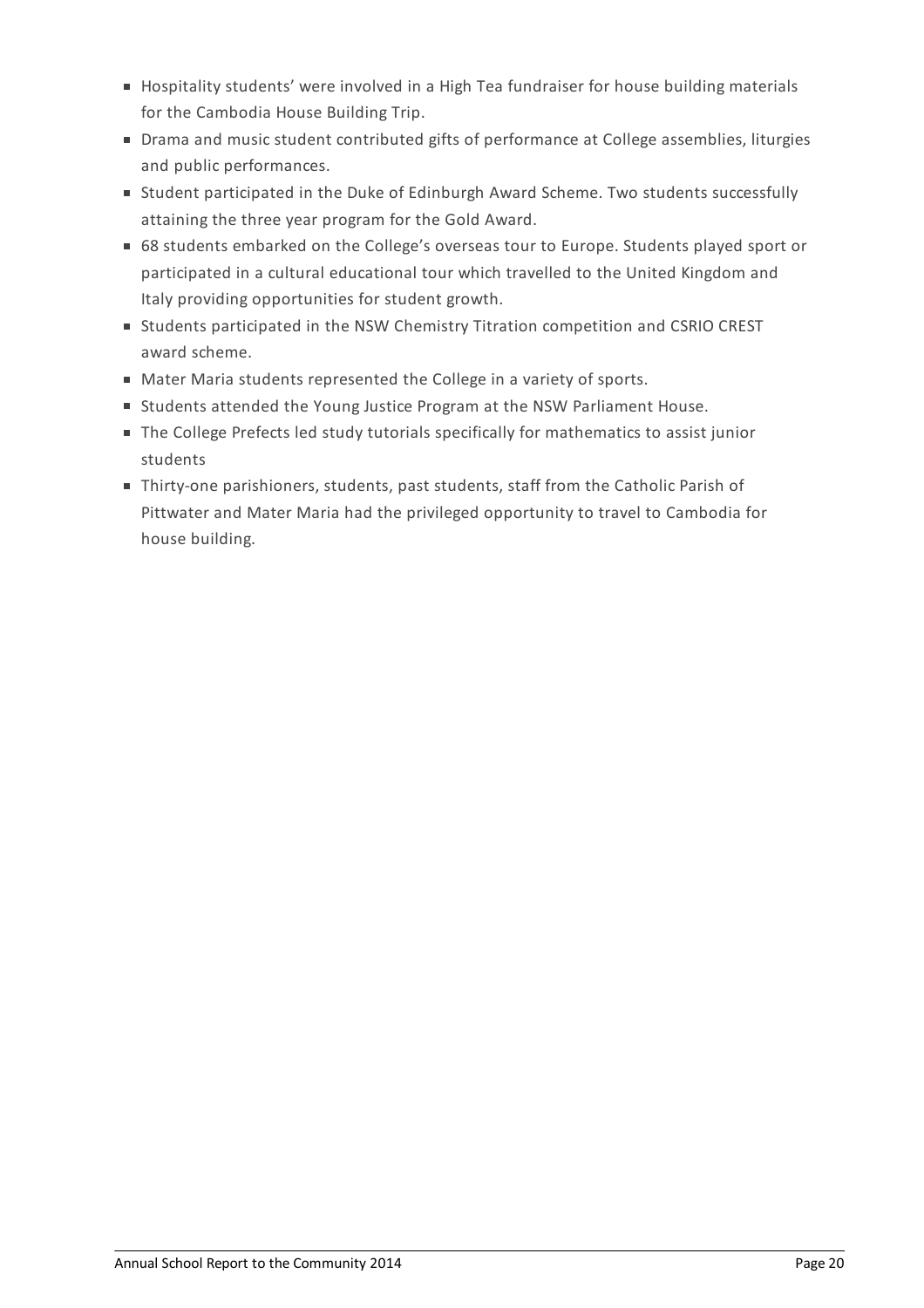Strategic planning ensures a common purpose and agreed values are established. In Broken Bay systemic schools, this common purpose and agreed values along with goals, targets and key improvement strategies are documented in the School Improvement Plan (SIP). This SIP is a three year planning document and is used to record the School's progress in working towards priorities for improvement in three domains: Mission, Pastoral Care, Learning and Teaching. School improvement planning is supported systemically by the *Diocesan Leading Learning* initiative. This initiative is research based and has been developed in partnership with the University of Auckland.

#### **KeyImprovements Achieved**

The College commenced its three year strategic School Improvement Plan. The overarching focus was to develop Engaged, Positive, Independent and Connected (EPIC) learners. Each member of the College community was invited to be a custodian of the College value of Spirituality. Throughout the year a range of activities and initiatives were presented to challenge students to recognise that God is with them across every minute, every hour and every day of their life. A framework through effective data analysis enabled staff to refine and optimise learning strategies for students. In addition, the College announced the introduction of a one to one iPad program for students in Years 7 and Year 9 in 2015. The College opened an electronic portal for parents which provides access to the College's information management system and their child's attendance, learning, pastoral care and wellbeing. Its aim is to assist parents in the task of engaging in their children's learning. The College also achieved eSmart status by implementing the eSmart Schools Framework to support students as smart, safe and responsible users of technology

#### **Priority KeyImprovements for Next Year**

In 2015, the College will provide the community with a variety of experiences to achieve a deeper understanding of the College value of Hospitality and Pope Francis' *Evangelii Gaudium* - The Joy of the Gospel. The College will continue to deepen ministry links for students and staff with the Catholic Parish of Pittwater and the Lakes Catholic Parish to encourage greater involvement in the broader parish community.

A whole College literacy approach with a focus on student writing skills will be implemented to support students as EPIC learners. The College will facilitate the student one to one iPad program to support and enhance learning experiences and staff professional learning teams will be formed to self-evaluate, collaborate and gain collegial feedback relating to professional practise.

The College will continue to enhance parental engagement in their children's learning and wellbeing by initiating through the College Board and P&F parent evenings for parent nominated Annual School Report to the Community 2014 **Page 21 Page 21 Page 21**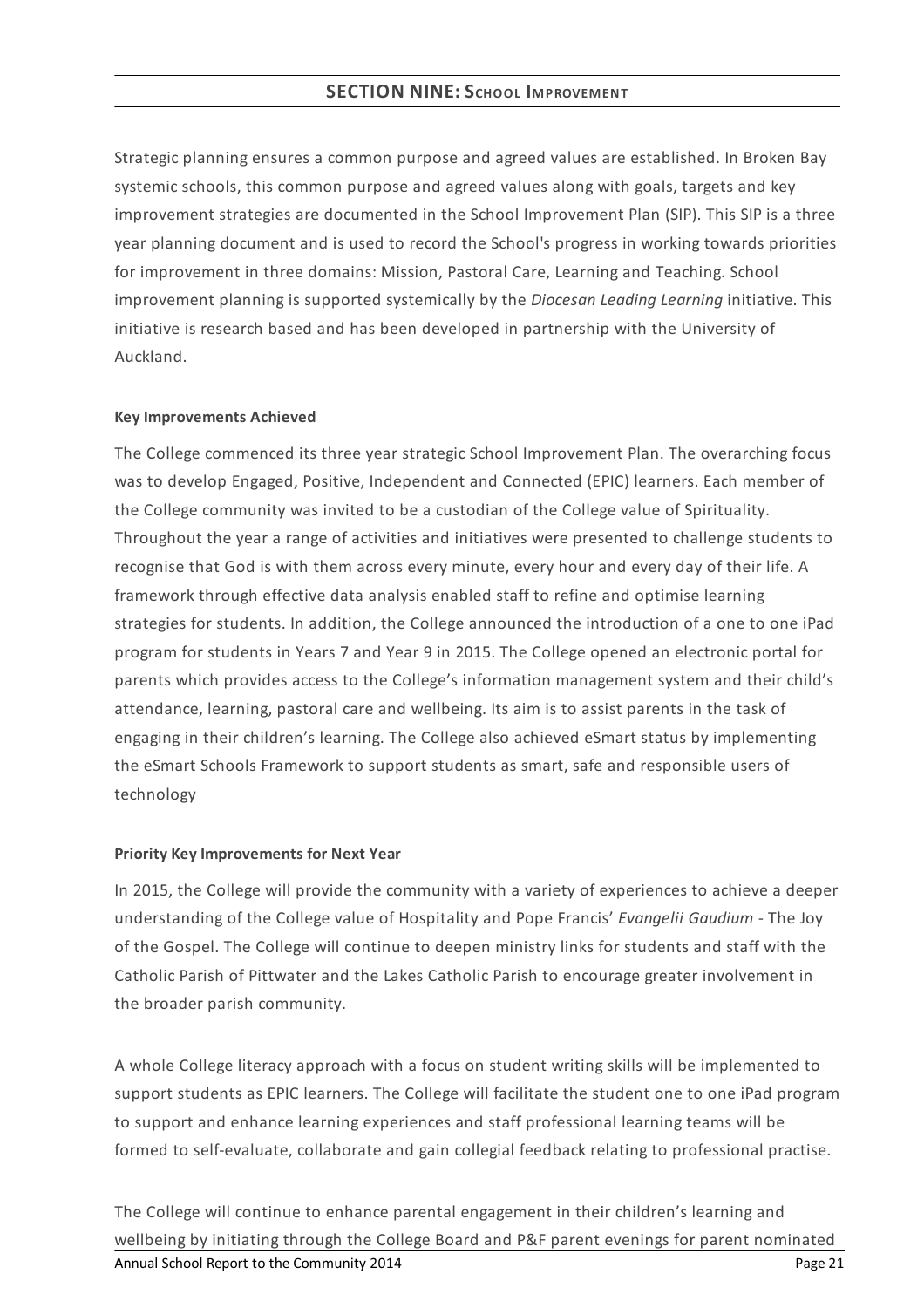topics. Additionally, the College will open an electronic portal to the information management system for students to enable them to track their own learning goals, assessment, attendance and wellbeing.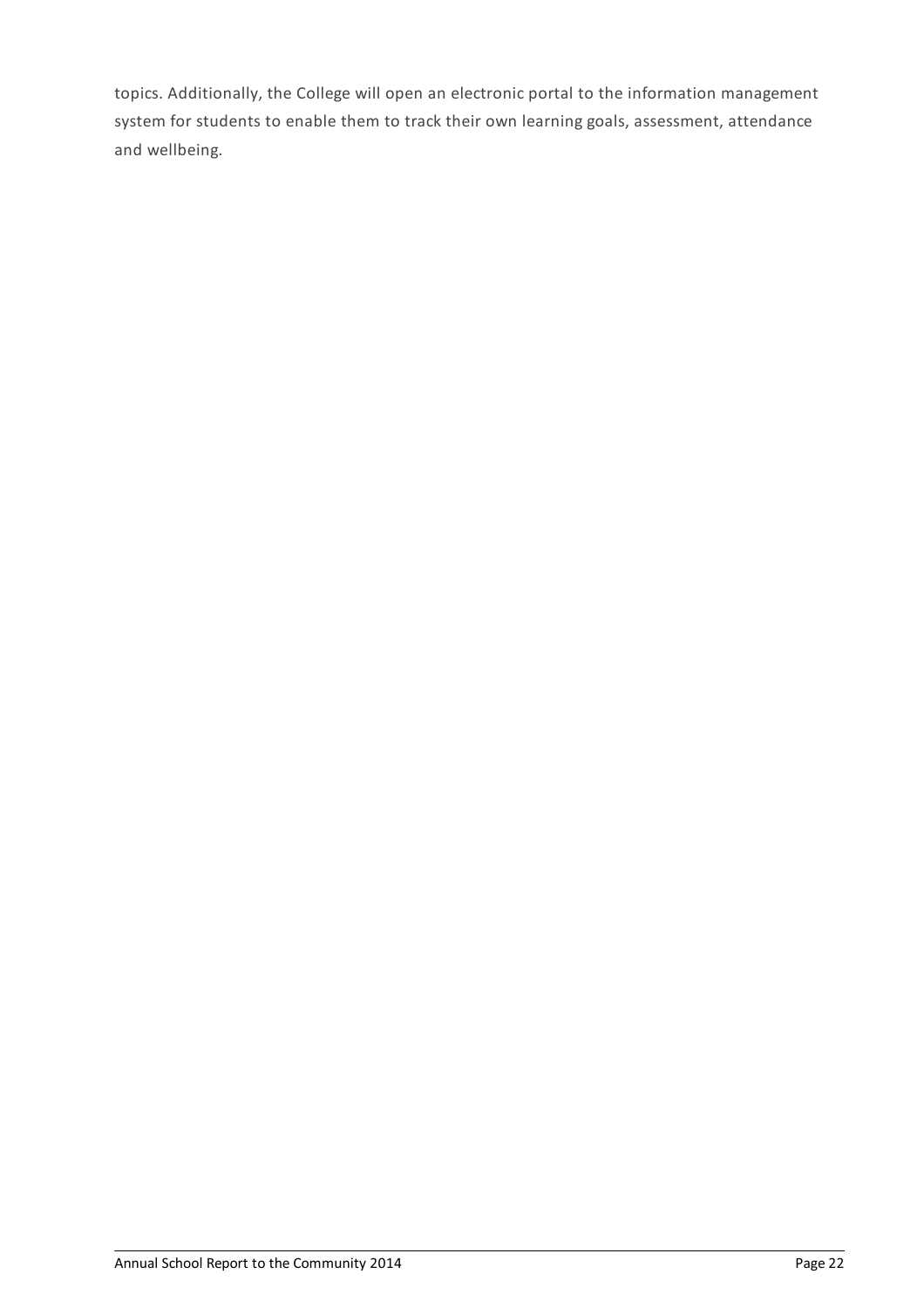The opinions and ideas of parents, students and teachers are valued and sought. Their suggestions are incorporated into planning for and achieving improved outcomes for students. This year, a variety of processes have been used to gain information about the level of satisfaction with the School from parents, students and teachers.

#### **Parent Satisfaction**

Parents provided feedback through online surveys with the view to acknowledging success and identifying those which require further development. From the data, parents were overwhelming happy with the teaching staff, behaviour management program and the co-curricular life of the College.

Parental support of information evenings, celebrations such as Father's and Mother's Day and family masses in the Mater Maria Chapel highlight an overall satisfaction with the unique opportunities available to participate in the fuller life of the College. It was also evident in a range of activities from membership of the College Board and the Parents and Friends' Association, to assisting staff in the organisation of events, coaching of College sports teams, to regular voluntary work at working bees or other initiatives. The Mater Maria Festival was once again a significant occasion for parents to assist in College fundraising.

The College Board and P&F provide avenues for parents and community members to raise positive issues or those of concern. Any issues which are raised are listened to, discussed and responded to appropriately.

#### **Student Satisfaction**

The College conducts regular meetings of the student representative council which is chaired by the College Vice Captains. The SRC has been the major vehicle for collecting data relating to student satisfaction. Representatives have provided pleasing responses with regards to learning structures, teacher practise and the pastoral care programs within the College. Students are also pleased with the Youth Ministry initiatives and social justice opportunities available at the College. Additionally, students have also provided recommendation for repairs and maintenance so to further enhance the learning environment at the College.

Effort and Behaviour results indicated that students are connected to their learning and the College recognised 337 students with a Gold Award for Effort and Behaviour in 2014. This award indicates that students have committed to their studies in both effort and behaviour and have acquired a Green Award for each of the four school terms over the year.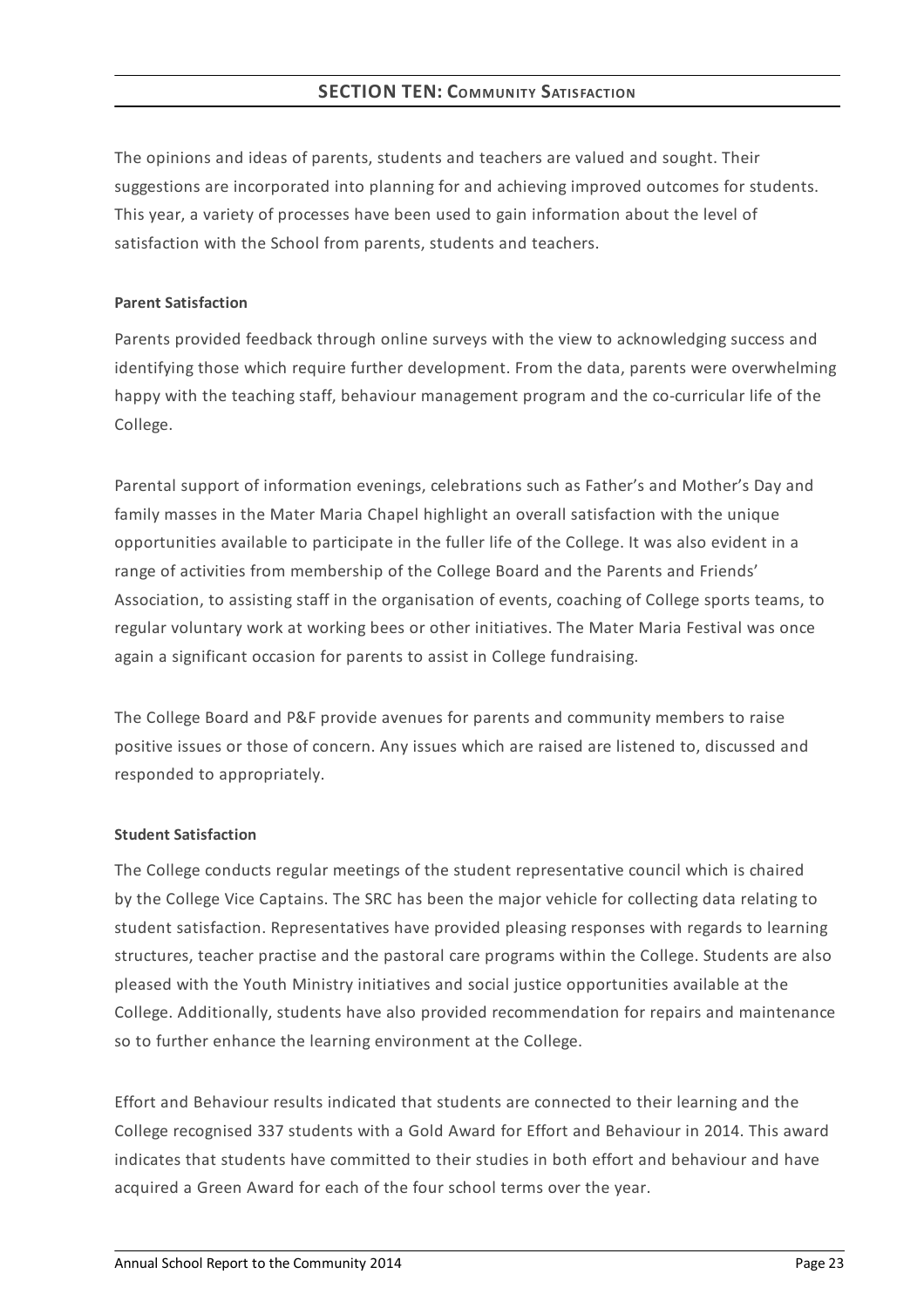#### **Teacher Satisfaction**

During 2014, staff members were regularly invited into a dialogue which probed satisfaction through the workplace context of teaching and the preferred focus for school improvement at the College. The major vehicle for data collection was through staff meetings and the College Executive.

A collaborative approach was undertaken with staff to use information collected through faculty meetings and the data analysis of HSC results to organise improvement strategies that now form part of the framework of the School Improvement Plan. Overall, staff members are very satisfied with College's leadership, the College facilities and structures and pleased with the development and learning improvement taking place at the College.